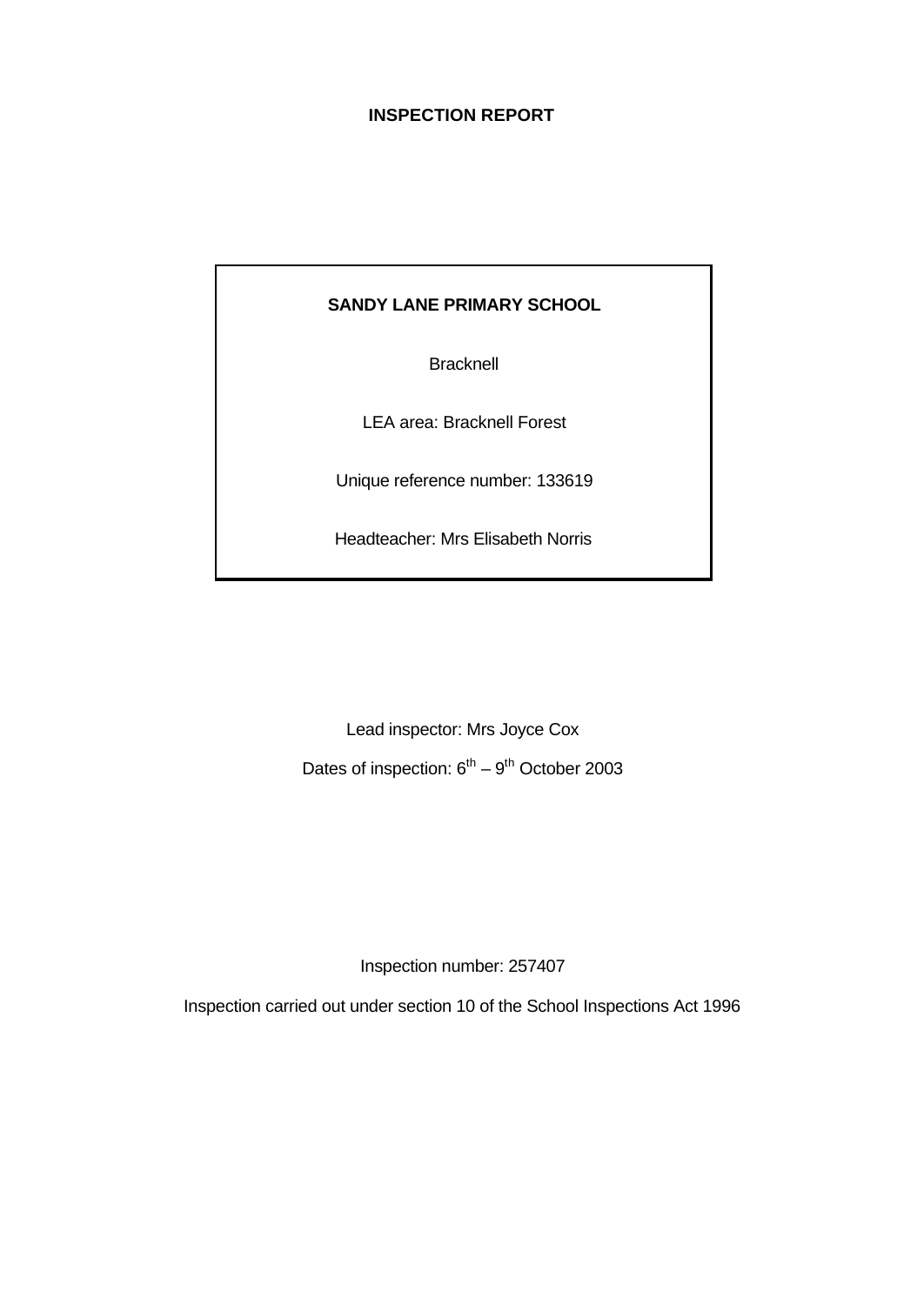#### © Crown copyright 2003

This report may be reproduced in whole or in part for non-commercial educational purposes, provided that all extracts quoted are reproduced verbatim without adaptation and on condition that the source and date thereof are stated.

Further copies of this report are obtainable from the school. Under the School Inspections Act 1996, the school must provide a copy of this report and/or its summary free of charge to certain categories of people. A charge not exceeding the full cost of reproduction may be made for any other copies supplied.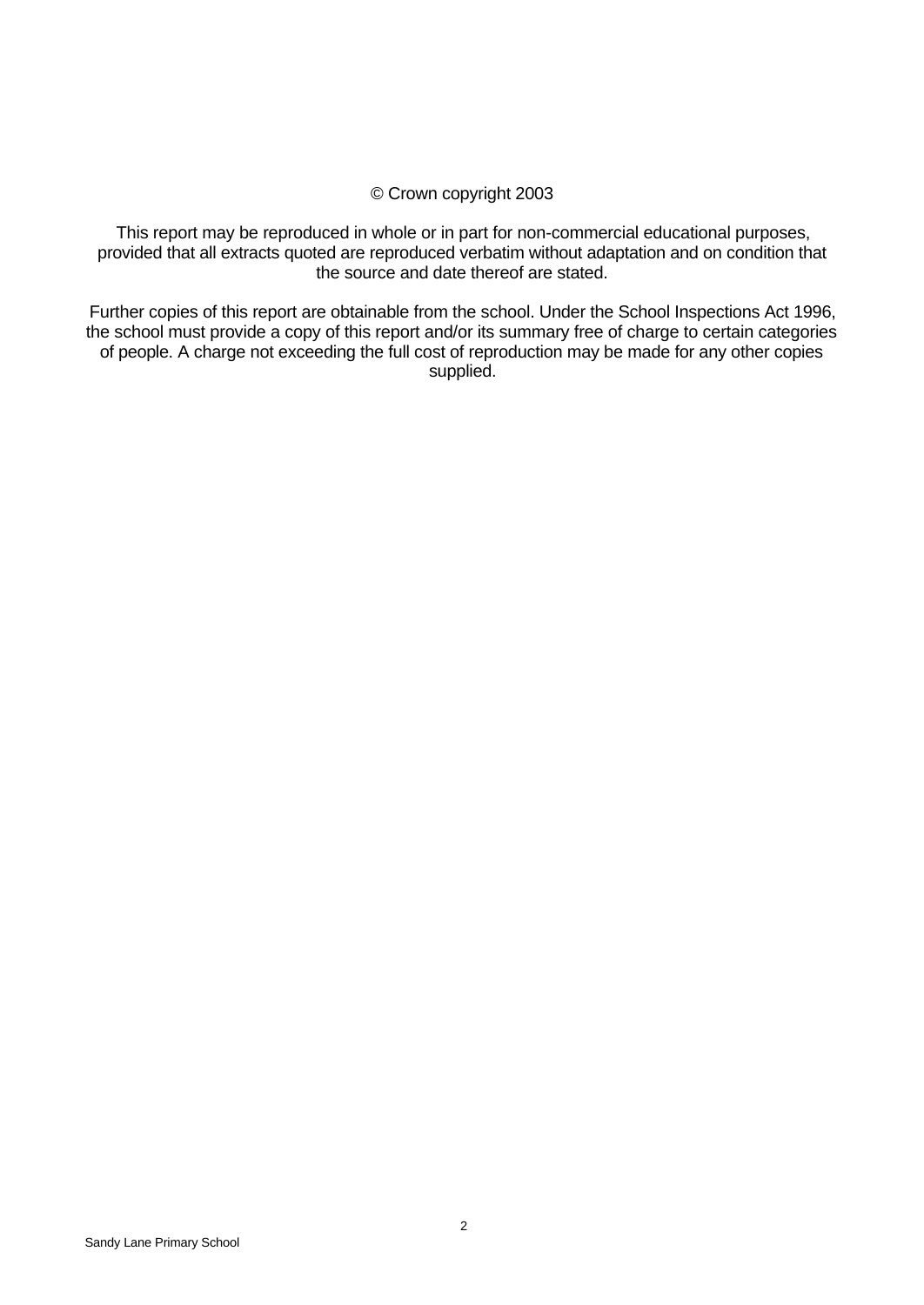# **INFORMATION ABOUT THE SCHOOL**

| Type of school:                                       | Primary                                           |
|-------------------------------------------------------|---------------------------------------------------|
| School category:                                      | Community                                         |
| Age range of pupils:                                  | $4 - 11$                                          |
| Gender of pupils:                                     | <b>Mixed</b>                                      |
| Number on roll:                                       | 432                                               |
| School address:                                       | Sandy Lane<br><b>Bracknell</b><br><b>RG12 2JG</b> |
| Telephone number:                                     | 01344 423896                                      |
| Fax number:                                           | 01344 861273                                      |
| Appropriate authority:<br>Name of chair of governors: | The governing body<br>Mr Ian Begg                 |
| Date of previous inspection:                          | N/A New school from September 2002                |

# **CHARACTERISTICS OF THE SCHOOL**

Sandy Lane Primary School opened in September 2002, following the amalgamation of Sandy Lane Infant and Nursery School and Sandy Lane Junior School. The 432 pupils come from a wellestablished urban housing estate and a new housing development. The school is larger than most primary schools and is situated in one of the more established parts of Bracknell. The pupil population is predominately white with 12 per cent of pupils from other ethnic backgrounds. Only one pupil is at an early stage of learning English. There is an above average proportion of pupils with special educational needs who mainly have moderate learning difficulties. Six pupils have statements that cover a range of learning difficulties, some pupils have emotional and social needs too. Prior to the amalgamation between 6 and 40 per cent of pupils left or joined the school over the course of a year, mainly between Years 2 and 3. In addition, a considerable number of higher attaining pupils did not transfer from the infant school to the juniors, but chose to attend other local schools. Since the new school opened, the school population has been much more stable. Parents state that they are now much happier with the education that the school provides. There have been considerable staff changes since 2002 and many of the teachers have only recently begun working at the school. For instance, five new teachers joined the junior staff in September 2003.

At the time of the inspection there were 52 children attending part-time in the nursery. The children's skills and knowledge when they start in the nursery have been below the expected levels in the past but are currently the same as those of other four-year-olds.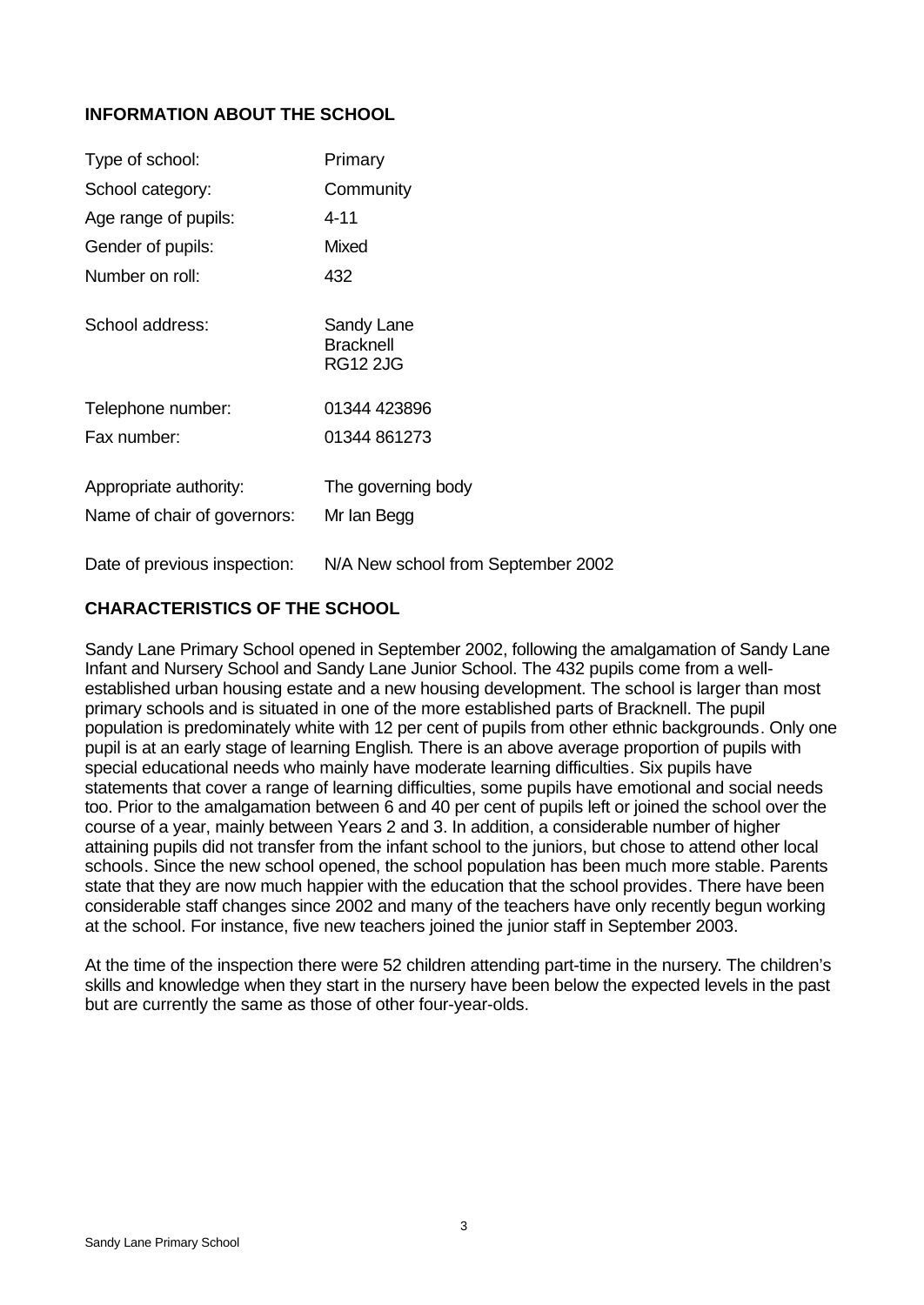# **INFORMATION ABOUT THE INSPECTION TEAM**

| Members of the inspection team |                       |                | <b>Subject responsibilities</b>                                                                         |
|--------------------------------|-----------------------|----------------|---------------------------------------------------------------------------------------------------------|
| 25074                          | Joyce Cox             | Lead inspector | Foundation Stage, English as an<br>additional language, art and design,<br>history, religious education |
| 9163                           | <b>Geoff Humphrey</b> | Lay inspector  |                                                                                                         |
| 31068                          | Lynn Marshall         | Team inspector | English, geography                                                                                      |
| 26945                          | Sylvia Gatehouse      | Team inspector | Mathematics, information and<br>communication technology, music,<br>special educational needs           |
| 20097                          | <b>John Griffiths</b> | Team inspector | Science, design and technology,<br>physical education                                                   |

The inspection contractor was:

ALTECQ Education Ltd

102 Bath Road Cheltenham GL53 7JX

Any concerns or complaints about the inspection or the report should be made initially to the contractor. The procedures are set out in the leaflet 'Complaining about Ofsted Inspections', which is available from Ofsted Publications Centre (telephone 07002 637833) or Ofsted's website (www.ofsted.gov.uk).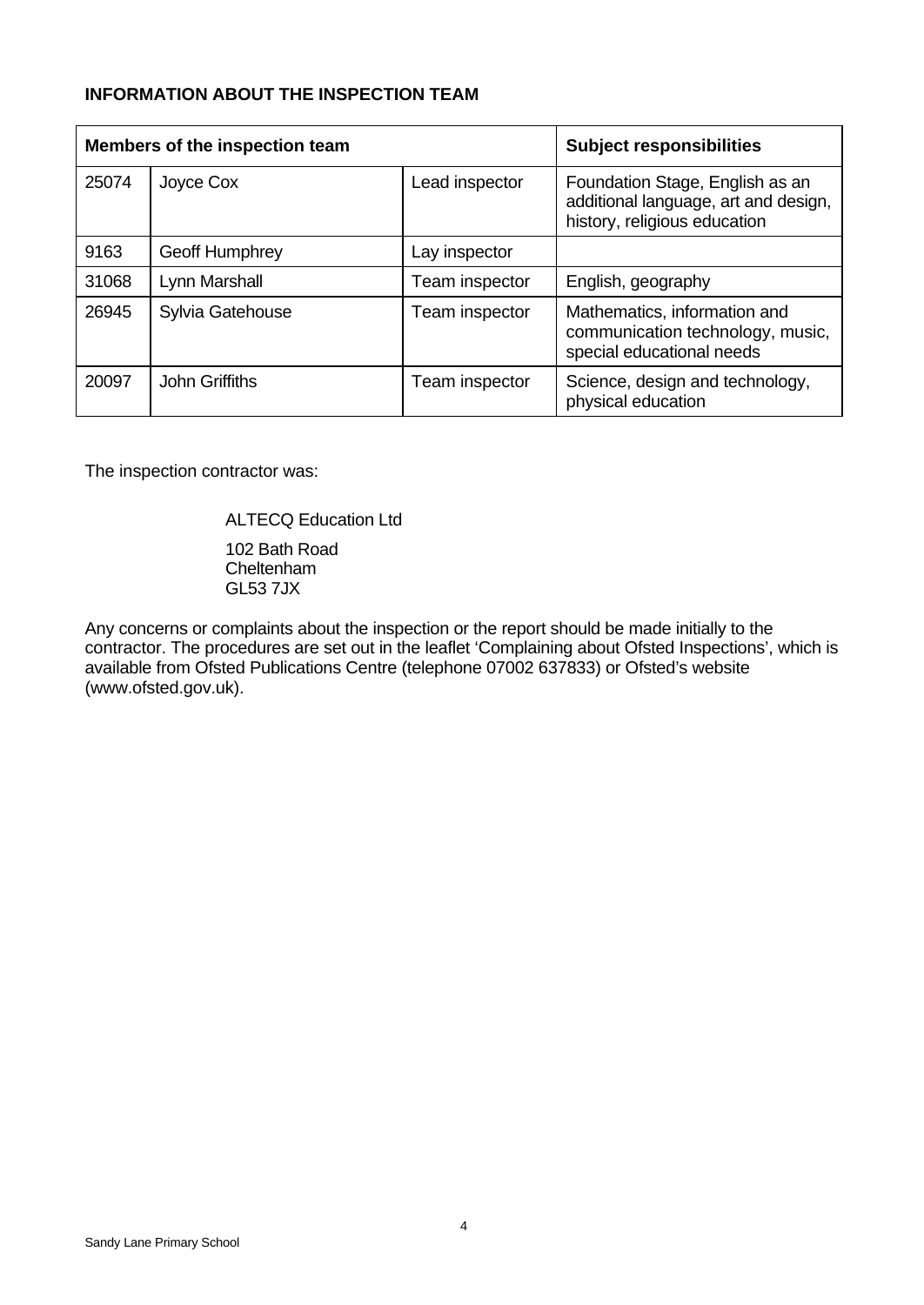# **REPORT CONTENTS**

|                                                                                                                                    | Page |
|------------------------------------------------------------------------------------------------------------------------------------|------|
| <b>PART A: SUMMARY OF THE REPORT</b>                                                                                               | 6    |
| <b>PART B: COMMENTARY ON THE MAIN INSPECTION FINDINGS</b>                                                                          |      |
| <b>STANDARDS ACHIEVED BY PUPILS</b>                                                                                                | 8    |
| Standards achieved in areas of learning, subjects and courses                                                                      |      |
| Pupils' attitudes, values and other personal qualities                                                                             |      |
| <b>QUALITY OF EDUCATION PROVIDED BY THE SCHOOL</b>                                                                                 | 11   |
| Teaching and learning<br>The curriculum<br>Care, guidance and support<br>Partnership with parents, other schools and the community |      |
| <b>LEADERSHIP AND MANAGEMENT</b>                                                                                                   | 15   |
| PART C: THE QUALITY OF EDUCATION IN AREAS OF LEARNING,<br><b>SUBJECTS AND COURSES</b>                                              | 17   |
| AREAS OF LEARNING IN THE FOUNDATION STAGE                                                                                          |      |
| <b>SUBJECTS IN KEY STAGES 1 and 2</b>                                                                                              |      |
| <b>PART D: SUMMARY OF THE MAIN INSPECTION JUDGEMENTS</b>                                                                           | 27   |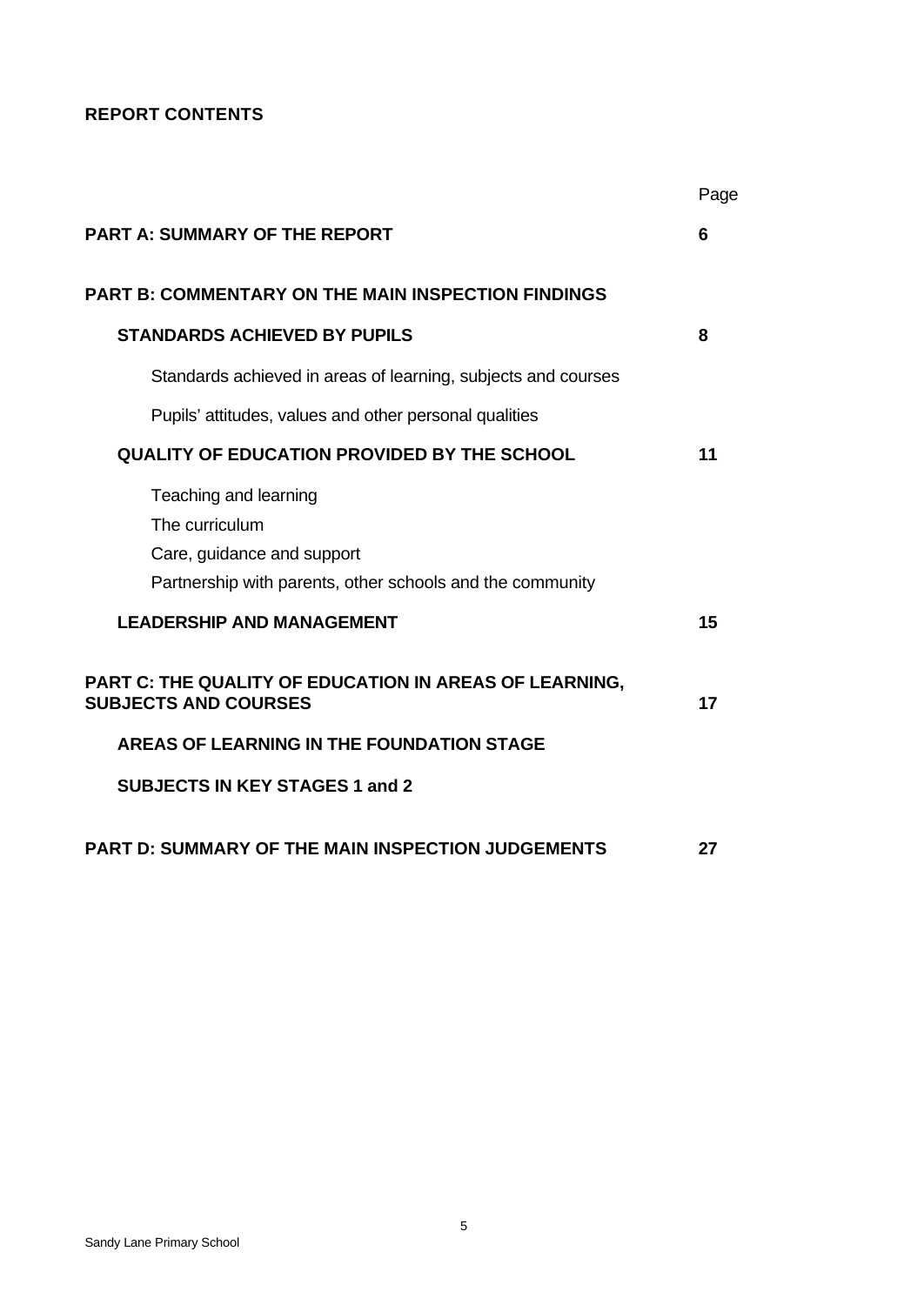# **PART A: SUMMARY OF THE REPORT**

# **OVERALL EVALUATION**

**This is a** rapidly improving school, which provides a satisfactory quality of education within a very supportive, caring ethos that succeeds in including every pupil in all aspects of school life. Pupils' achievement is satisfactory overall and good in the Foundation Stage. Standards in English, mathematics and science are improving and are currently in line with the national average. The school is very well led by the headteacher, who receives very good support from the deputy and the governing body. The school provides **satisfactory value for money.**

The school's main strengths and weaknesses are:

- The commitment, energy and vision of the headteacher, deputy headteacher and the governing body inspire the school community. They provide very good leadership.
- Provision for pupils with special educational needs is very good, as is the leadership of the special educational needs co-ordinator.
- Standards in information and communication technology are not high enough.
- The school's use of assessment is not sufficiently rigorous to ensure all pupils are sufficiently challenged at all times. This particularly affects higher attaining pupils in some subjects.
- Children in the nursery receive a good start to their education and achieve well.
- The school takes very good care of all its pupils.

Sandy Lane has only been a primary school since September 2002, when Sandy Lane infant and junior schools amalgamated. Under the leadership of the new headteacher there has been very good improvement to all aspects of the school's work and standards in English, mathematics and science are rising.

## **STANDARDS ACHIEVED**

## **Pupils' achievement is satisfactory. The attainment of the current Year 2 and Year 6 pupils in English, mathematics and science is average.**

The unvalidated results of the national tests in 2003 show that Year 2 and Year 6 pupils' attainment was below average in English, mathematics and science. Inspection findings are that the attainment of pupils currently in Year 2 and Year 6 is average. The group of pupils entered for the tests in 2003 included over 40 per cent who had joined the school at times other than the normal starting time. Over 34 per cent of the pupils in this group had special educational needs, and this was not a typical Year 6 group of pupils. An analysis of pupils' results shows that girls often perform relatively better than boys, particularly in writing. The school is taking effective action to remedy this and during the inspection no difference was noted between the attainment of boys and girls.

The youngest children in the nursery achieve well and are successfully on course to meet the goals they are expected to reach by the end of reception. Junior and infant pupils attain average standards in all subjects inspected apart from information and communication technology where achievement is unsatisfactory. Pupils with special educational needs achieve satisfactorily overall. They achieve particularly well when they are taught in small groups by the co-ordinator and the special educational needs teacher. The 12 per cent of pupils from minority ethnic backgrounds achieve as well as other pupils. During the inspection no discernible difference was noted between the attainment and achievement of boys and girls.

**Pupils' personal qualities, including their spiritual, moral, social and cultural development, are satisfactory.** The school makes good provision for pupils' moral and social development, which is leading to considerable improvements in many pupils' attitudes and behaviour.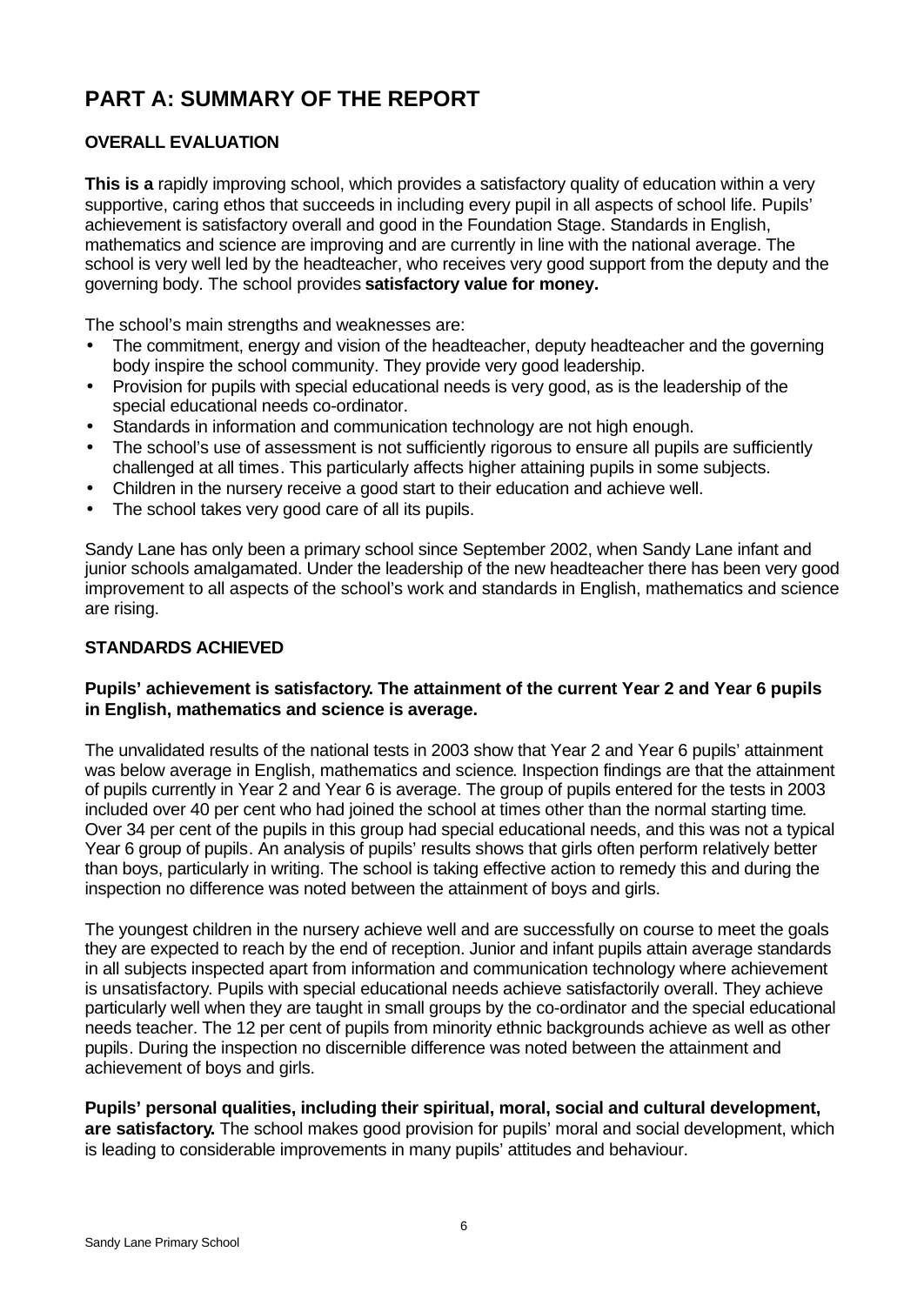#### **Pupils' attitudes and behaviour are satisfactory, as is their attendance and punctuality.** In some junior classes, there is a minority of pupils who sometimes are disinterested in lessons. They do not disrupt lessons but they make very little attempt to participate or to answer teachers' questions.

# **QUALITY OF EDUCATION**

#### **The quality of education provided is satisfactory overall.**

Teaching is satisfactory. The quality of teachers' planning is a strength. Teaching assistants make an invaluable contribution to pupils' learning. **Teachers make satisfactory use of assessment information but tasks are not always matched to pupils' ability, particularly for the higher attaining pupils.**

**The curriculum is satisfactory and there is very good provision for extra-curricular activities,** but the work in ICT does not promote skills systematically enough. **Pupils receive very good care and support,** and the provision for pupils with special educational needs is very good. **The school has a good partnership with parents and links with the community and partner schools are good.**

# **LEADERSHIP AND MANAGEMENT**

**Leadership and management are good.** Leadership by the headteacher, deputy headteacher and governing body is very good because of the highly skilful way in which they have evaluated all aspects of the school's work and put carefully thought out strategies in place to improve pupils' attainment and achievement. They work effectively with the highly committed and hard working staff team to make substantial improvements. The impact of these strategies is evident in the improved standards achieved by the current Year 2 and Year 6 pupils. Curriculum leadership by other staff is satisfactory because some have only been at the school for a very short period of time. New roles for subject co-ordinators and the senior management team empower all staff to contribute and develop a shared view of the way forward. The school development plan is very good. It is based on accurate information and sets out very clearly what will be done and is precisely focused on raising standards and the quality of provision in the school.

# **PARENTS' AND PUPILS' VIEWS OF THE SCHOOL**

**Parents have positive views of the school.** They feel that teaching is good and their children are making good progress. They are rightly confident that the school is well led and managed and can see considerable improvements since the amalgamation.

**Pupils like school and enjoy having lots of friends.** If problems arise they know exactly what to do and are confident in the school's ability to sort things out quickly.

#### **IMPROVEMENTS NEEDED**

## **The school has made many improvements in the last year and the school improvement plan sets out a very clear path for improvement.**

The most important things the school should do to improve are:

- improve standards in ICT, both in direct teaching of IT skills and in developing these skills as part of the pupils' everyday learning in other subjects;
- develop pupils' mathematical skills in other areas of the curriculum;
- use assessment information more effectively to raise pupils' attainment and achievement
- ensure that in all subjects the level of challenge for higher attaining pupils is consistent, as identified in the school improvement plan.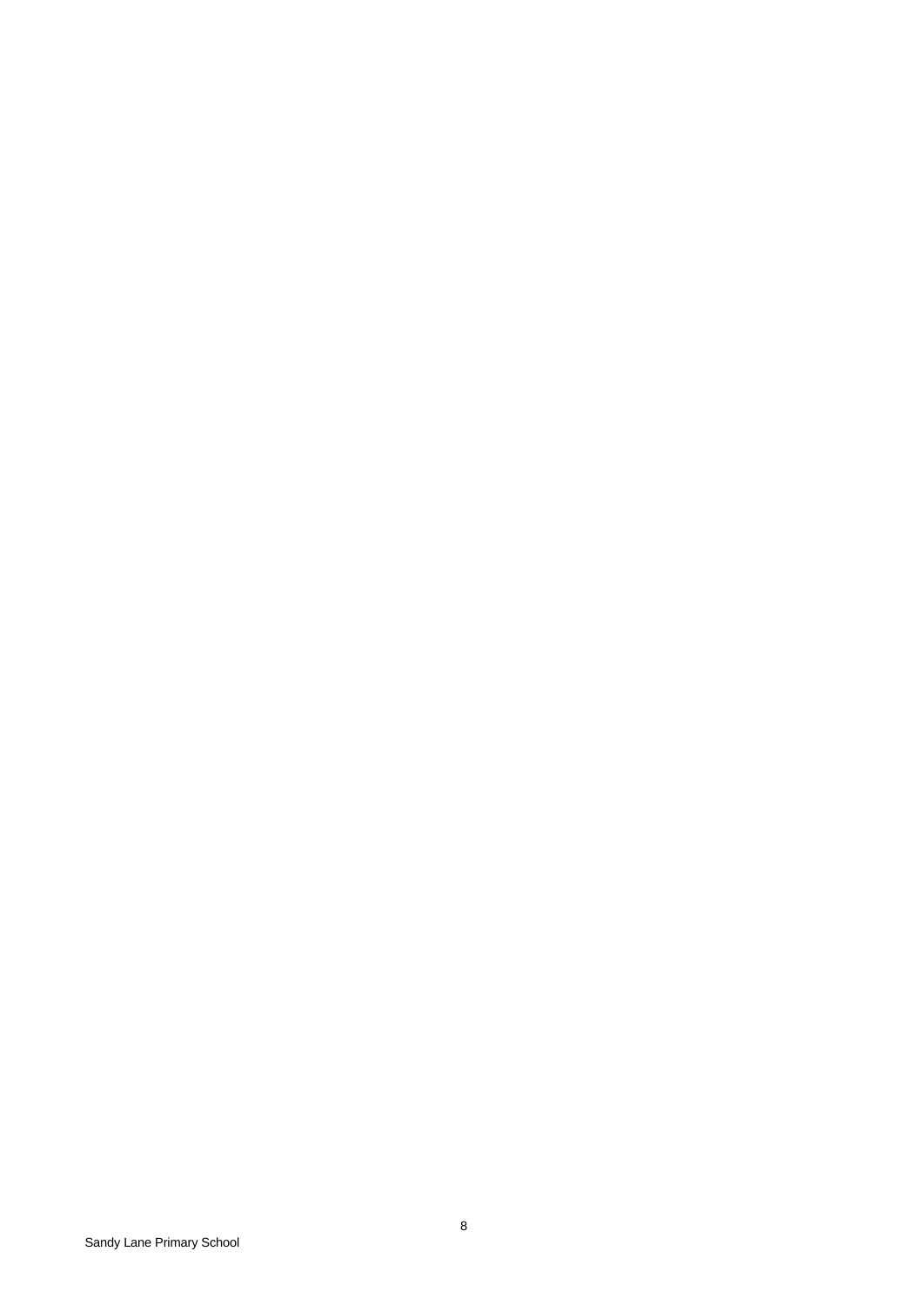# **PART B: COMMENTARY ON THE INSPECTION FINDINGS**

# **STANDARDS ACHIEVED BY PUPILS**

#### **Standards achieved in areas of learning, subjects and courses**

#### **Pupils' achievement is satisfactory in Years 1 to 6 and good in the Foundation Stage.**

The children attain the Early Learning Goals in all areas of learning by the time they start in Year 1. Standards are rising and are currently average in English, mathematics and science by the end of Years 2 and 6.

#### **Main strengths and weaknesses**

- Standards attained by the current Year 2 and Year 6 pupils are higher than the 2003 test results as a result of improved teaching.
- Standards in ICT are not high enough.
- The school has set challenging and aspirational targets for pupils to achieve in the 2004 national tests.
- Pupils attain above average standards in singing.
- Higher attaining pupils are not sufficiently challenged and do not achieve their full potential in all subjects.
- Pupils with special educational needs achieve particularly well in many lessons because of the good support they receive.

- 1. Children enter the nursery with average skills when compared with children of a similar age. Their achievement is good because they are taught well and are on course to achieve the expected levels in all the areas of learning by the end of the reception year. Higher attaining children attain above the expected levels in communication, language and literacy. They write simple sentences unaided.
- 2. Pupils in Years 1 and 2 attain average standards in English, mathematics and science. They attain above average standards in singing. Their achievement is satisfactory in other subjects apart from information and communication technology.
- 3. In national tests in 2003, Year 2 and Year 6 pupils attained below the expected levels in English, mathematics and science. These results have not yet been validated. Over 40 per cent of the 2002/3 Year 6 pupils had joined the school at times other than the normal starting time and over 34 per cent had special educational needs, which makes statistical analysis unreliable.
- 4. Standards are average in religious education, art and history and below average in information and communication technology (ICT). Standards in music are average overall and above average in singing. Attainment and achievement in art and design, design and technology, geography and physical education was not a focus of this inspection.
- 5. Pupils in Years 3 to 6 attain average standards in English, mathematics and science. Their achievement in all subjects inspected is satisfactory, apart from information and communication technology. Across the school, pupils' achievement in ICT is unsatisfactory because pupils do not have enough opportunities to practise, consolidate and extend their skills, knowledge and understanding in other subjects. Some teachers lack confidence and frequent equipment failures make it difficult for whole class learning to take place.
- 6. The school has correctly identified pupils' writing as an area for improvement. Higher attaining pupils are capable of achieving more in English, mathematics and science. Work provided is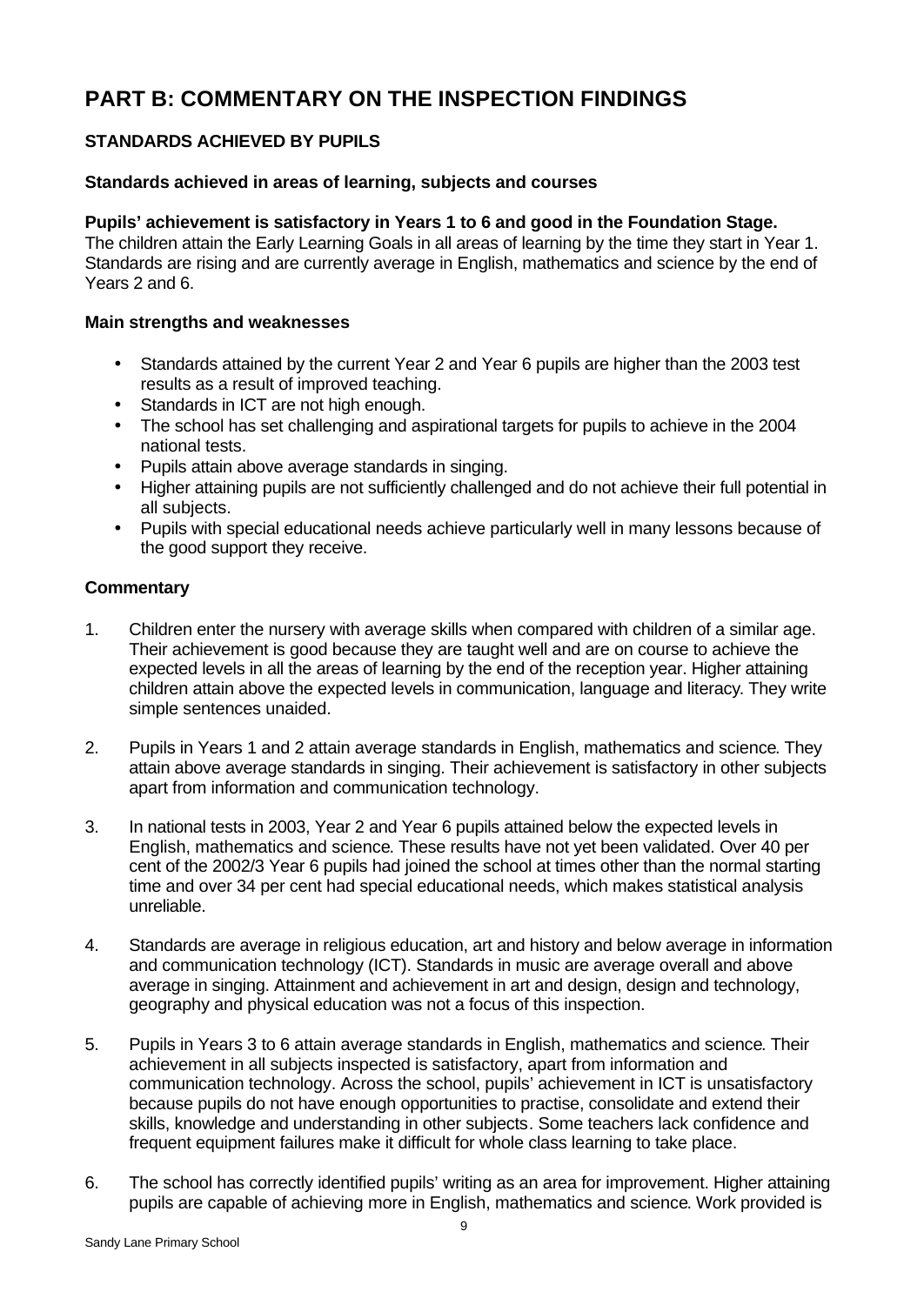not sufficiently challenging in some lessons. Pupils' achievement in singing is good because of the good teaching they receive from the music specialists.

7. Pupils with special educational needs attain average standards in English, mathematics and science. Their achievement is good in the lessons when they are motivated and excited by their learning; they become suitably animated and are eager to learn. The 12 per cent of the school population who come from minority ethnic backgrounds achieve as well as other pupils.

#### **Pupils' attitudes, values and other personal qualities**

**Attendance is satisfactory. Pupils have satisfactory attitudes and behaviour. Pupils' spiritual and cultural development is satisfactory. Their social and moral awareness is well developed.**

#### **Main strengths and weaknesses**

- The school has been successful in improving attendance to satisfactory levels.
- The school works hard to stimulate pupils' interest in their learning and to create an ethos of high expectations.
- This is an inclusive school and the promotion of racial harmony, good relationships and equality of opportunity is very good.
- Pupils' social and moral awareness is well developed.
- Attitudes are satisfactory overall, but a significant minority of pupils lack commitment and do not always engage well in their learning.
- Opportunities for the exploration of other cultures are limited.

#### **Commentary**

8. The school has rigorous procedures for promoting attendance and punctuality and these have been successful in improving both during the last year. Behaviour is satisfactory. The implementation of the behaviour policy is consistent and effective. The school deploys a wide range of positive behaviour and motivational strategies to create an ethos of high expectations and stimulate pupils' interest in their learning. In spite of these endeavours a significant minority of pupils lack focus and commitment and do not engage well in their learning or meet the school's high expectations for behaviour.

Attendance in the latest complete reporting year (%)

| Authorised absence |      | Unauthorised absence |      |
|--------------------|------|----------------------|------|
| School data:       | 5.1  | School data:         | 0.47 |
| National data:     | 5.39 | National data:       | 0.45 |

| Unauthorised absence |      |  |  |
|----------------------|------|--|--|
| School data:         | በ 47 |  |  |
| National data:       | 0.45 |  |  |

The table gives the percentage of half days (sessions) missed through absence for the latest complete reporting year.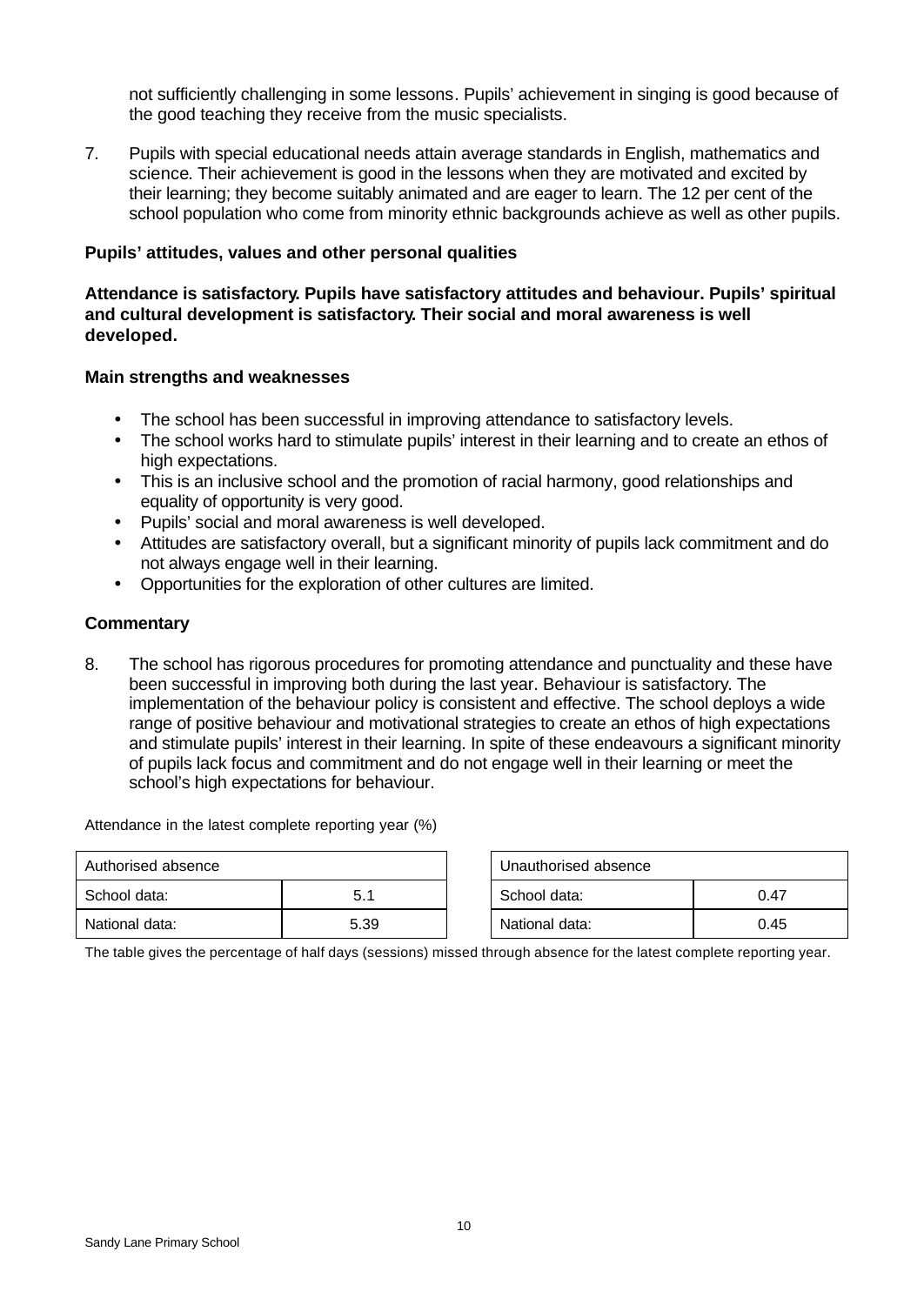#### **Exclusions**

**Ethnic background of pupils Exclusions in the last school year**

| <b>Categories used in the Annual School Census</b>  | No of pupils<br>on roll | Number of<br>fixed period<br>exclusions | <b>Numb</b><br>perma<br>exclus |
|-----------------------------------------------------|-------------------------|-----------------------------------------|--------------------------------|
| White - British                                     | 390                     | 10                                      | 0                              |
| White – any other White background                  | 14                      | $\Omega$                                | 0                              |
| Mixed - White and Black Caribbean                   | $\overline{2}$          | 0                                       | 0                              |
| Mixed - White and Black African                     |                         | 0                                       | 0                              |
| Mixed - White and Asian                             | 1                       | 0                                       | 0                              |
| Mixed – any other mixed background                  | 2                       | 0                                       | 0                              |
| Asian or Asian British - Indian                     | 8                       | 0                                       | $\Omega$                       |
| Black or Black British - African                    | 8                       | $\Omega$                                | $\Omega$                       |
| Black or Black British - any other Black background | 1                       | 0                                       | $\Omega$                       |
| Chinese                                             | 3                       | 0                                       | 0                              |
| Any other ethnic group                              | $\overline{2}$          | 0                                       | 0                              |

| of pupils<br>on roll | Number of<br>fixed period<br>exclusions | Number of<br>permanent<br>exclusions |
|----------------------|-----------------------------------------|--------------------------------------|
| 390                  | 10                                      | 0                                    |
| 14                   | 0                                       | 0                                    |
| $\overline{2}$       | 0                                       | 0                                    |
| 1                    | 0                                       | 0                                    |
| 1                    | 0                                       | 0                                    |
| 2                    | 0                                       | 0                                    |
| 8                    | 0                                       | 0                                    |
| 8                    | 0                                       | 0                                    |
| 1                    | 0                                       | 0                                    |
| 3                    | ი                                       | ი                                    |
| 2                    | ი                                       | 0                                    |

- 9. The school is inclusive and very effectively promotes equality of opportunity, mutual respect, good relationships and racial harmony. Pupils show care and consideration towards each other and are courteous and polite to adults and welcoming towards visitors. Pupils have the confidence to report any incidents of bullying or anti-social behaviour because they know that their teachers will respond with fairness and sensitivity. Pupils consider that their views and opinions are taken into account informally and are looking forward to the formation of a school council, which is imminent, so that they can have a formal role through which to contribute to the work and life of the school.
- 10. Pupils with special educational needs mostly behave well in lessons and try hard. Occasionally one or two need further support that is usually promptly provided by teachers and their assistants.
- 11. Pupils' personal development, including their spiritual, moral, social and cultural development, is satisfactory overall. There are satisfactory opportunities for the older pupils to show initiative and take responsibility.
- 12. Pupils are given satisfactory opportunities to explore their own values, feelings, beliefs and emotions through circle time, assemblies and the religious education syllabus. The school sets a clear moral code and pupils respond by developing their own principles and by becoming aware of the consequences of their actions. Pupils have good opportunities to explore their own cultural origins through music, art, literature and drama, but the opportunities for the exploring and understanding other cultures are limited.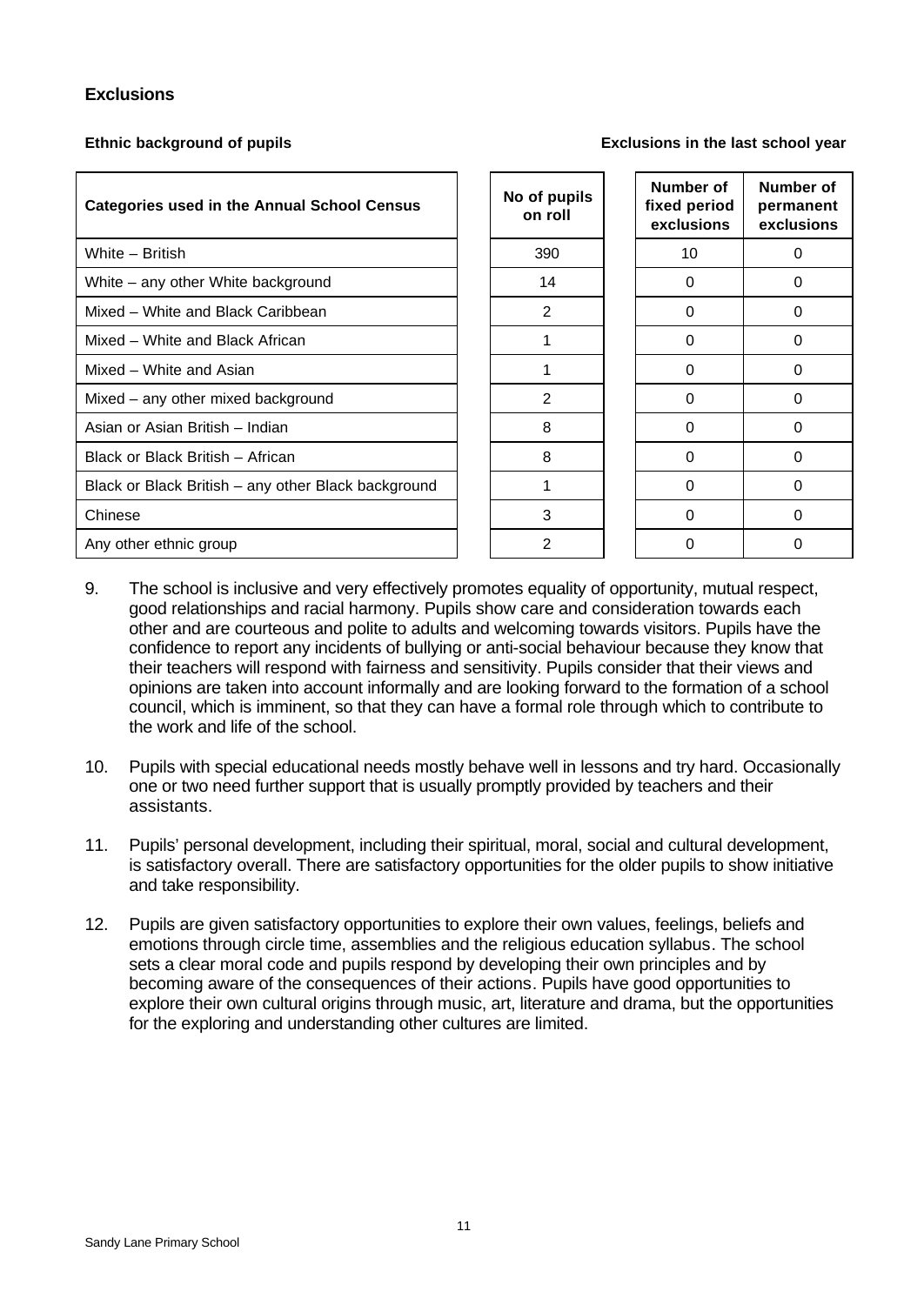# **QUALITY OF EDUCATION PROVIDED BY THE SCHOOL**

**The school provides a satisfactory quality of education.** The overall quality of the teaching and learning is **satisfactory.** The school provides a **satisfactory** curriculum, which is enriched by a **very good** range of activities outside the normal curriculum. The staff provide a **very good** level of care for the pupils**.** The school's links with parents, the local community and other schools are **good.**

#### **Teaching and learning**

**Teaching is satisfactory overall and ensures that pupils' learning is sound. Teachers make satisfactory use of assessment information but tasks are not always matched to pupils' ability, particularly for the higher attaining pupils.**

13. Teaching is satisfactory overall and ensures that pupils' learning is satisfactory. Teaching is good in the nursery and in some literacy, numeracy and science lessons, where expectations are high and learning proceeds at a good pace. The quality of learning is satisfactory. The high level of staff turnover during 2002/3 has been a barrier to more effective teaching and learning, but now the school has a permanent and highly committed staff.

#### **Main strengths and weaknesses**

- Teaching is satisfactory overall with good qualities that promote good achievement in the nursery and in some literacy, numeracy and science lessons.
- The quality and use of teaching assistants is highly effective in supporting all pupils.
- Teachers make satisfactory use of assessment information but tasks are not always matched to pupils' ability, particularly for the higher attaining pupils.
- Too little use is made of information and communication technology to support pupils' learning in some subjects.

#### **Commentary**

#### **Summary of teaching observed during the inspection in 60 lessons**

| Excellent | Very good | Good     | Satisfactory | Unsatisfactor | Poor | Very poor |
|-----------|-----------|----------|--------------|---------------|------|-----------|
|           | 8(13%)    | 27 (45%) | 21 (35%)     | 4(7%)         |      |           |

The table gives the number of lessons observed in each of the seven categories used to make judgements about lessons; figures in brackets show percentages where 30 or more lessons are seen.

- 14. Teaching and learning for the children in the Foundation Stage are good. The teacher has a confident understanding of the needs of young children and a warm, engaging manner that generates good relationships and promotes learning well. Children make good progress and they are confident to talk and sing in front of the class. Work is planned carefully to meet the needs of all abilities with effective challenge for children who learn quickly and sympathetic support for slower learners and those with special educational needs. The nursery nurse and teacher work together well and are an effective team ensuring all children achieve well. The one area for development is the recording and assessment of children's attainment and achievement.
- 15. Teachers in Years 1 to 6 have mostly satisfactory knowledge of their subjects. Good use is made of specialist music teachers, who raise pupils' attainment and achievement in singing. Teachers make insufficient use of computers in their classrooms and pupils are given limited opportunities to apply and improve their skills in other subjects. This restricts their learning in the other subjects as well as in information and communication technology.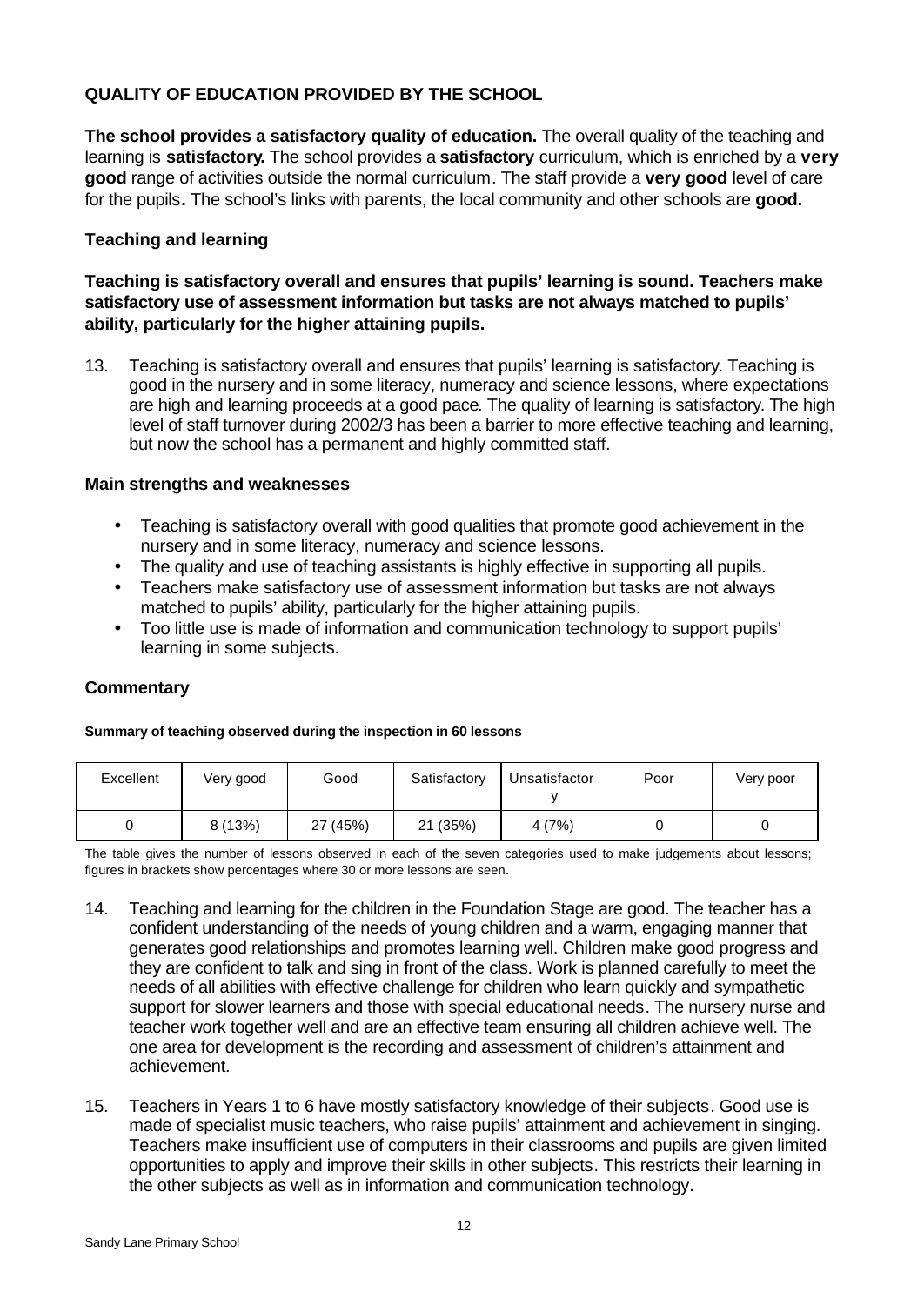- 16. Teachers prepare tasks for pupils with special educational needs with care, paying due regard to pupils' individual plans. They support them in their work, intervening and assisting at appropriate moments. Classroom assistants are very effectively deployed to work alongside pupils with special educational needs.
- 17. The best teaching in the school makes learning productive, purposeful and fun and engages all pupils to strive for their personal best. The main purpose and aims of the lesson are made crystal clear to the pupils through the sharing of 'WALT – What we are learning today'. As a result, learning is good. Pupils are motivated, productive and achieve well.
- 18. In some otherwise satisfactory lessons, there are a minority of pupils who appear uninterested and who take little part in lessons, and teachers vary in their ability to engage all pupils in the lesson. A few pupils in the junior classes can display challenging behaviour that absorbs an inordinate amount of teachers' time, slowing learning for all. Mostly, however, teachers manage pupils well and teaching assistants provide very effective support and help.
- 19. The quality of assessment is satisfactory. Teachers mark pupils' work conscientiously. However, the quality of the marking is inconsistent and it does not always provide pupils with useful evaluative comments to guide them to improve their work. There were examples of very good marking in Years 4 and 6 and the nursery teacher records comments made to children in speech bubbles, which is very useful.
- 20. The school is making satisfactory use of a range of assessment information, particularly in identifying where pupils' learning has been unsatisfactory. However, there is only limited use of such information to ensure that tasks are carefully matched to pupils' prior attainment. In some lessons, teachers' expectations of what pupils can achieve could be higher. This is particularly true in science lessons where higher attaining pupils receive the same work as everyone else, which restricts their achievement.
- 21. Parents and pupils are very happy with the quality of teaching in the school, particularly since the amalgamation.

#### **The curriculum**

The school provides a **satisfactorycurriculum** for its pupils. It enriches pupils' learning by a very god range of activities, including sports, the arts, visits and visitors. There are **good** links with the community and with local schools.

#### **Main strengths and weaknesses**

- The headteacher and senior staff are determined to drive up standards in the core subjects.
- The curriculum for children in the nursery is good.
- The curriculum for pupils with special educational needs is very good and meets their needs very well.
- A very good, well-planned range of extra-curricular events enriches the curriculum.
- Resources for the development of information and communication technology are not always used effectively.
- The school does not effectively develop pupils' mathematical and ICT skills through other subjects.
- 22. The curriculum meets the statutory requirements of the National Curriculum and personal, social and health education including elements of citizenship. Statutory requirements for religious and sex education are met, and the curriculum for pupils with special educational needs is planned very well to meet their needs. The curriculum for children in the Foundation Stage is good and ensures that all nursery children achieve well. The school has analysed its results carefully, for example for gender bias.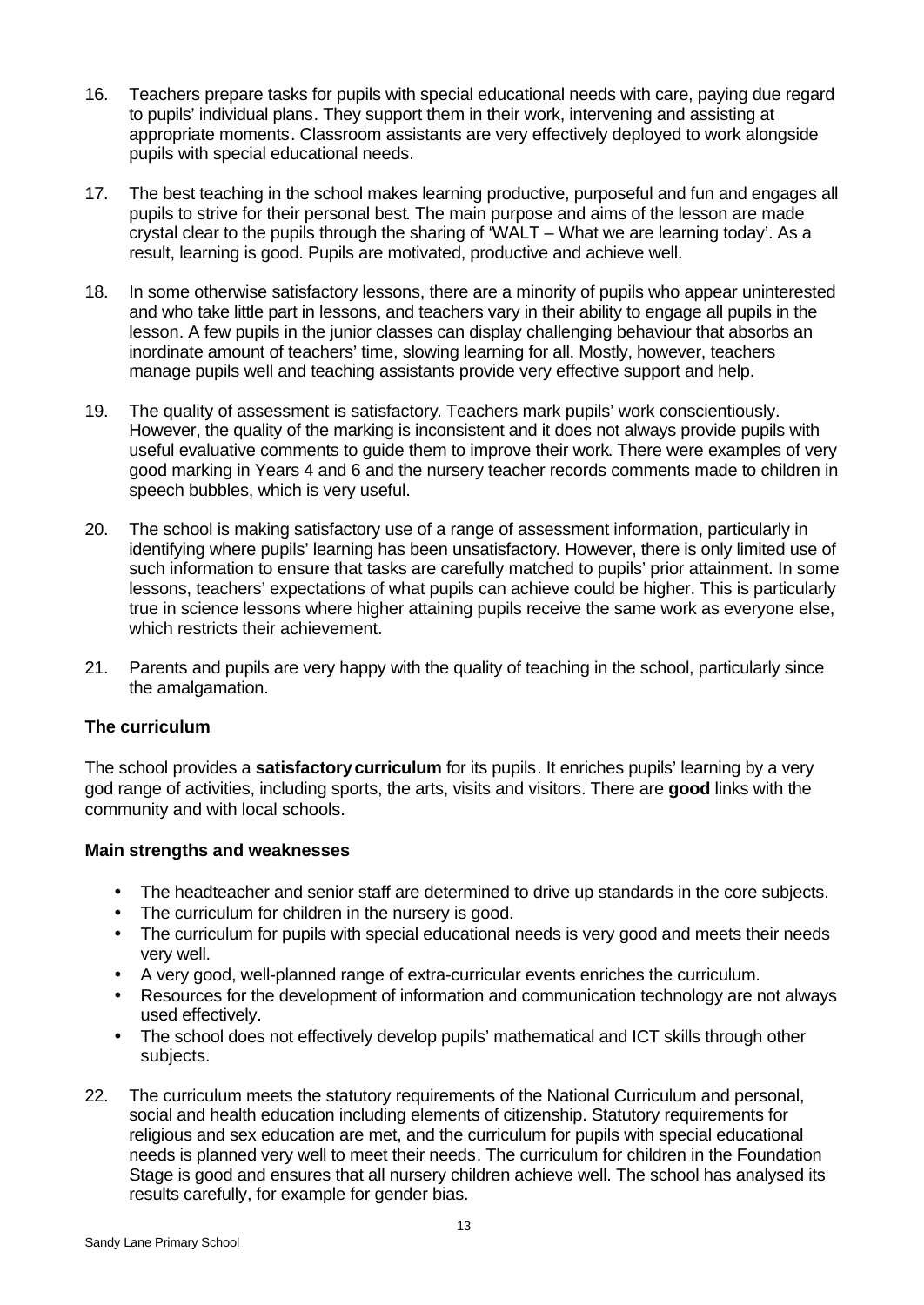- 23. The headteacher and her deputy keep a close watch on the curriculum through rigorous monitoring and evaluating of teaching. Policies and planning are regularly reviewed and audits undertaken establishing strengths and weaknesses. The new co-ordinators are getting to grips with their responsibilities. Action plans for all subjects map out appropriate development points within set timescales. The governors receive regular reports from staff and take a keen interest in the curriculum. The capacity for the curriculum to strengthen further is high.
- 24. All pupils have equal access to all subjects and extra-curricular events. Teachers' planning mostly takes into account the differing needs of groups in their classes. Though it is more effective for pupils with special educational needs than for more able pupils. A good feature of curriculum planning is the setting in mathematics in Years 5 and 6, enabling teachers to focus their planning more precisely. However, throughout the school, numeracy skills and the use of information and communication technology are not threaded consistently through the curriculum. As a result pupils' achievement in information and communication is unsatisfactory.
- 25. A very good range of extra events enriches the curriculum, bringing it to life. Each is evaluated with great care to ensure its worth and relevance. Many subjects of the curriculum are involved, such as sport and music, science, history and geography. A teaching assistant with considerable art expertise runs a highly successful after-school art club, which succeeds in raising pupils' artistic achievement. The school promotes pupils' social and moral development well through involving them in raising funds for charities like *Red Nose Day*, and through organising events in the local community such as carol-singing by the school choir at Christmas to entertain the senior citizens in a nearby home for the elderly.
- 26. Resources to support the curriculum are satisfactory. In information and communication technology there is a sufficient number of computers but they are not always used effectively, for instance when a large class of pupils are all expected to look at one small monitor. Accommodation is good, with large playing fields and hard-surfaced areas. The two libraries are rather small, which restricts whole-class use. There are several spare rooms, which the school puts to good use.

#### **Care, guidance and support**

The school takes **very good** steps to ensure pupils' care, welfare, health and safety. It provides **very good** support, advice and guidance to pupils. It makes **good** attempts to involve pupils in its work.

#### **Main strengths and weaknesses**

- The school supports pupils very well and pupils are confident that adults there will help them.
- Very good and detailed procedures for child protection that are known by all staff as well as the designated child protection officer.

- 27. Induction arrangements work effectively in helping the youngest children and those new to the school settle well. Health and safety and child protection procedures are very good.
- 28. The support, advice and guidance for pupils are very good. There is a strong emphasis on accepting all comers and doing the best for them in the light of their individual needs. The school rightly prides itself on the successes it has with some pupils with significant emotional and behavioural problems. There is a safe, warm and caring environment and pupils like coming to school. The support provided for pupils with special educational needs is very good. Pupils are treated with respect, care and patience.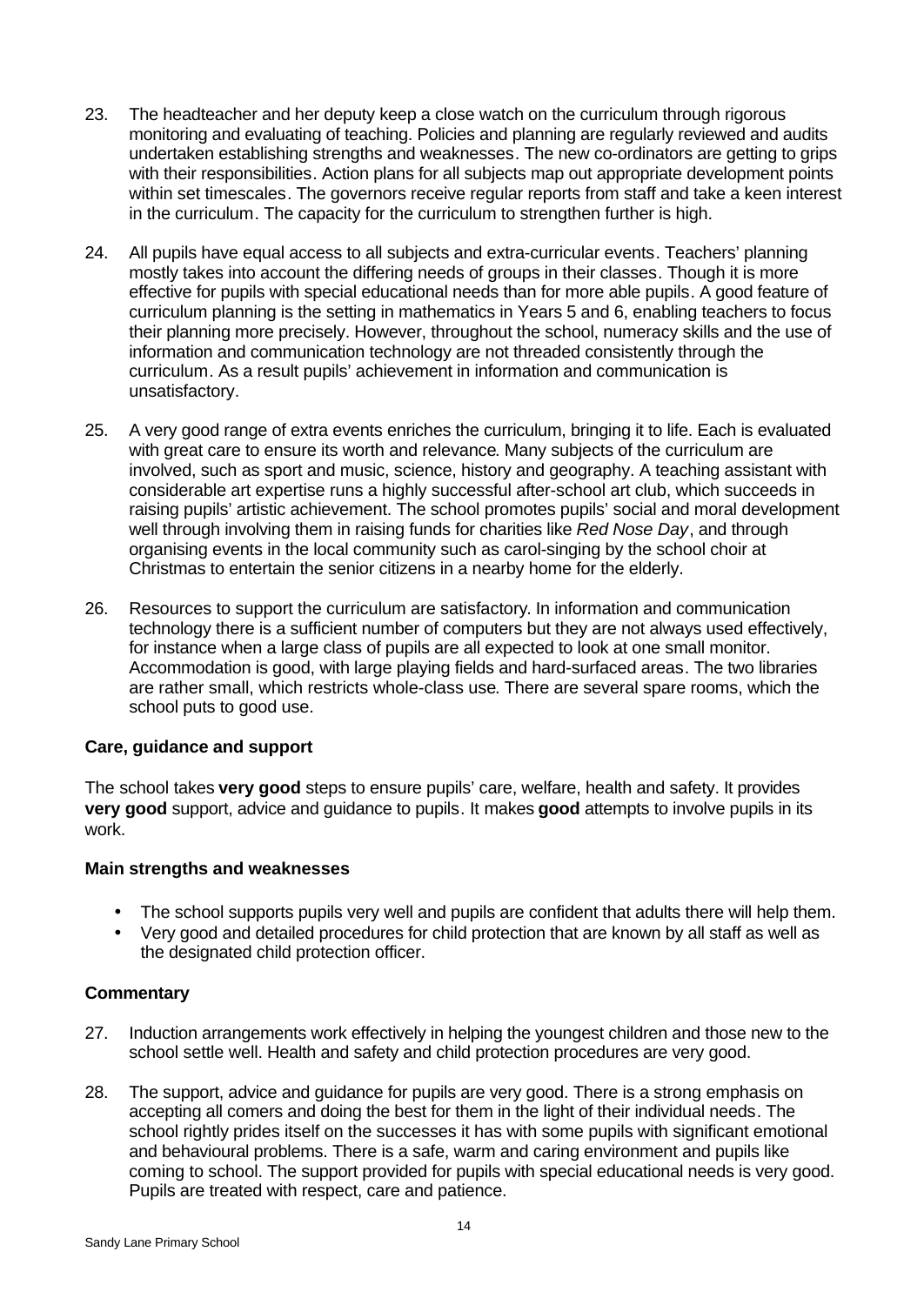- 29. The monitoring of pupils' personal development and achievements is good, particularly for those pupils with individual education plans. In their academic development, pupils receive good advice and support, which helps most to achieve successfully.
- 30. The involvement of pupils in the work of the school is good. They were asked to complete a questionnaire after the first year of the amalgamation. Pupils feel that their views are listened to and acted upon. For instance, the school asked pupils to design the 'logo' for the new school uniform.

#### **Partnership with parents, other schools and the community**

The partnership between the school and parents is **good** and the quality of the information about pupils' progress is **very good.** There is **good** involvement with the wider community and wellestablished links with other schools and colleges.

#### **Main strengths and weaknesses**

- Good communication with parents, including very good quality information on pupils' progress.
- Parents have positive views of the school.

- 31. The partnership between the school and parents is good. The quality of information provided in each pupil's annual progress report is very good. Each pupil is also required to complete a self-evaluation report stating how well he or she has achieved against last year's targets and what he or she considers to be appropriate targets for the future. Parents are encouraged to make a written response on a special form provided.
- 32. The school works very hard to involve parents in the work of the school through formal consultation evenings and regular communications about the curriculum, additional activities and special events, many of which are organised and run by a very active school association. A significant number of parents volunteer to help in school by hearing readers and supporting other activities. The school runs curriculum workshops for parents and their views and opinions are noted and acted upon.
- 33. Parents of pupils with special educational needs are kept well informed about their children's progress and behaviour. There are regularly scheduled reviews and meetings where a full and frank exchange of information flows between the school and home. All parents attend reviews and are always made very welcome in school to discuss any matters of concern.
- 34. The school has developed good links with the wider community and has a number of commercial sponsors who provide money for prizes and other incentive awards to motivate pupils and help to create a culture that encourages achievement and celebrates success. There are very strong links with the Garth Technology College, where the majority of Sandy Lane pupils transfer for the next phase of their education. In liaison with the school, the college offers a science master class for higher attaining Year 6 pupils. There is a close relationship between all headteachers of the primary schools in the cluster group that transfer the majority of their pupils into the technology college, which ensures that pupils transfer smoothly to their secondary education.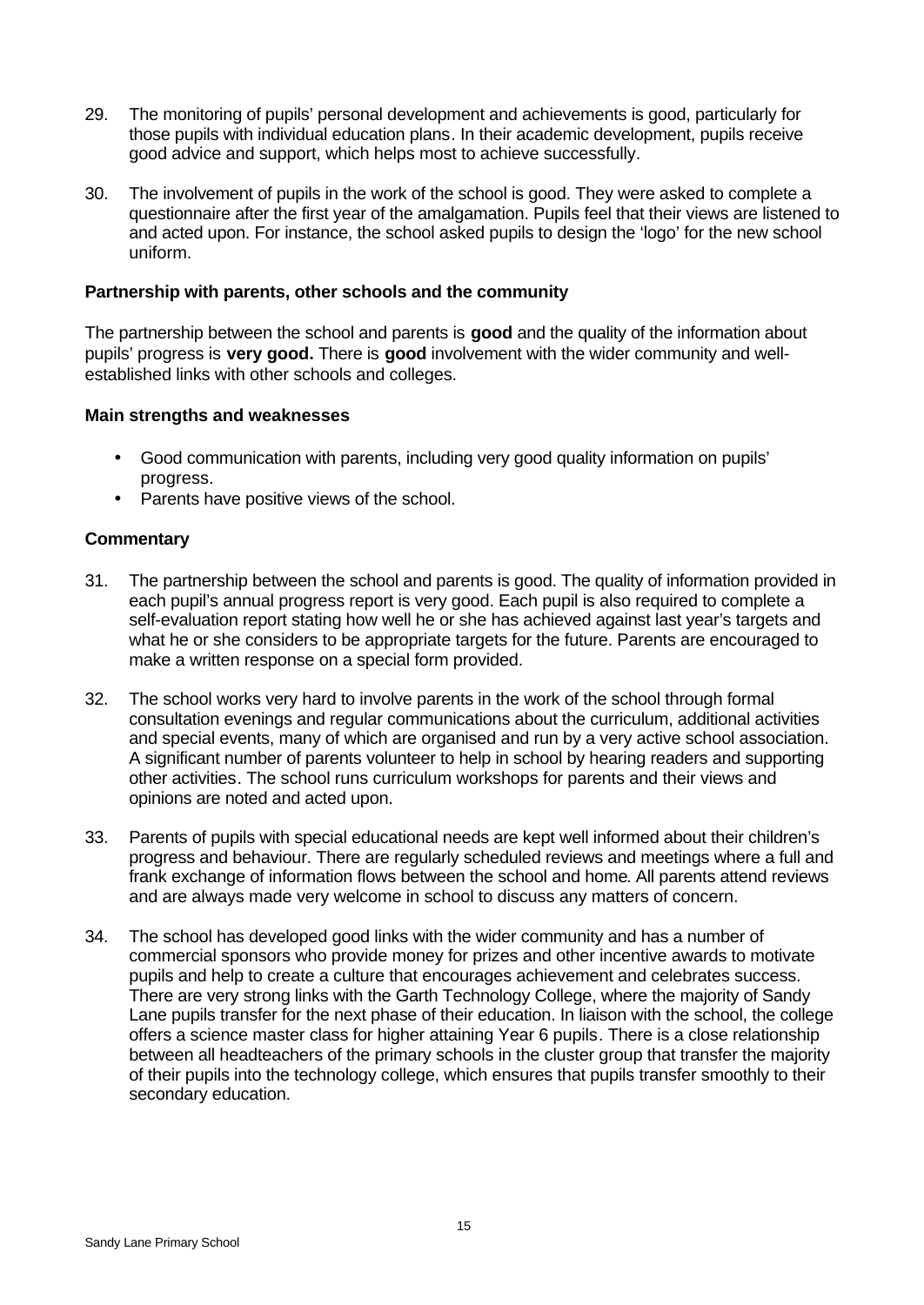## **LEADERSHIP AND MANAGEMENT**

**Leadership and management are good overall. Governance is very good. Management is satisfactory. Leadership by the headteacher, deputy headteacher and the governing body is very good.**

#### **Main strengths and weaknesses**

- The leadership of the headteacher, deputy headteacher and the governing body is very good.
- There has been insufficient time for the staff of the school to work together and monitor the effect new systems of assessment are having on raising standards in the school.
- The headteacher, deputy headteacher and governing body have a very clear understanding of the strengths and weaknesses of the school and have implemented highly effective plans for improvement.
- The dedication and total commitment of the staff to work together and introduce new systems, which are intended to raise standards and improve achievement in the school.

- 35. The governing body is very proud of the school and very knowledgeable about it and its strengths and weaknesses. The enthusiastic chair of governors works very closely with the headteacher and makes an invaluable personal contribution to the school, having swiftly and skilfully united governors from both schools after the amalgamation. Governors work very well with the headteacher and together share an impressive vision for the school and how it will improve. The very comprehensive improvement plan produced by the headteacher in consultation with the governing body shows an excellent understanding of the school's current situation and how standards can be raised to allow all pupils to achieve well.
- 36. The headteacher provides inspirational leadership. She has skilfully and tirelessly led the school through its first year of amalgamation with considerable success. She has been highly effective in appointing key staff, significantly improving the accommodation and resources, whilst having an overriding commitment and determination to raise standards and improve pupils' achievement. The building blocks for improvement are firmly in place and the school is poised to move forward in improving its effectiveness at a good pace.
- 37. The leadership of the headteacher and the deputy headteacher is very good. They work in close partnership to ensure that all staff are involved and consulted when making important decisions about the school. The school has introduced a number of new systems and improved many long established ones. Unfortunately, the combination of five new teachers this term and the short time the amalgamated school has been open has not allowed sufficient time for the new systems and changes to be fully monitored. In particular the system of assessment set up to ensure that teachers know what pupils can do and what they need to do to improve is not fully in place and therefore has not had time to make a difference to the standards achieved by pupils.
- 38. The leadership of the special educational needs co-ordinator is very good. Pupils' individual plans are good with clear targets in literacy and numeracy. Governors take an active interest in the school's provision for special educational needs and closely monitor its effectiveness.
- 39. Some members of the senior management team have only recently been appointed. This group is therefore at an early stage in introducing and monitoring new systems, particularly the assessment procedures. In addition, teachers responsible for subjects other than mathematics, English and science have yet to establish their roles and use their knowledge to lead the school in improving work in these areas.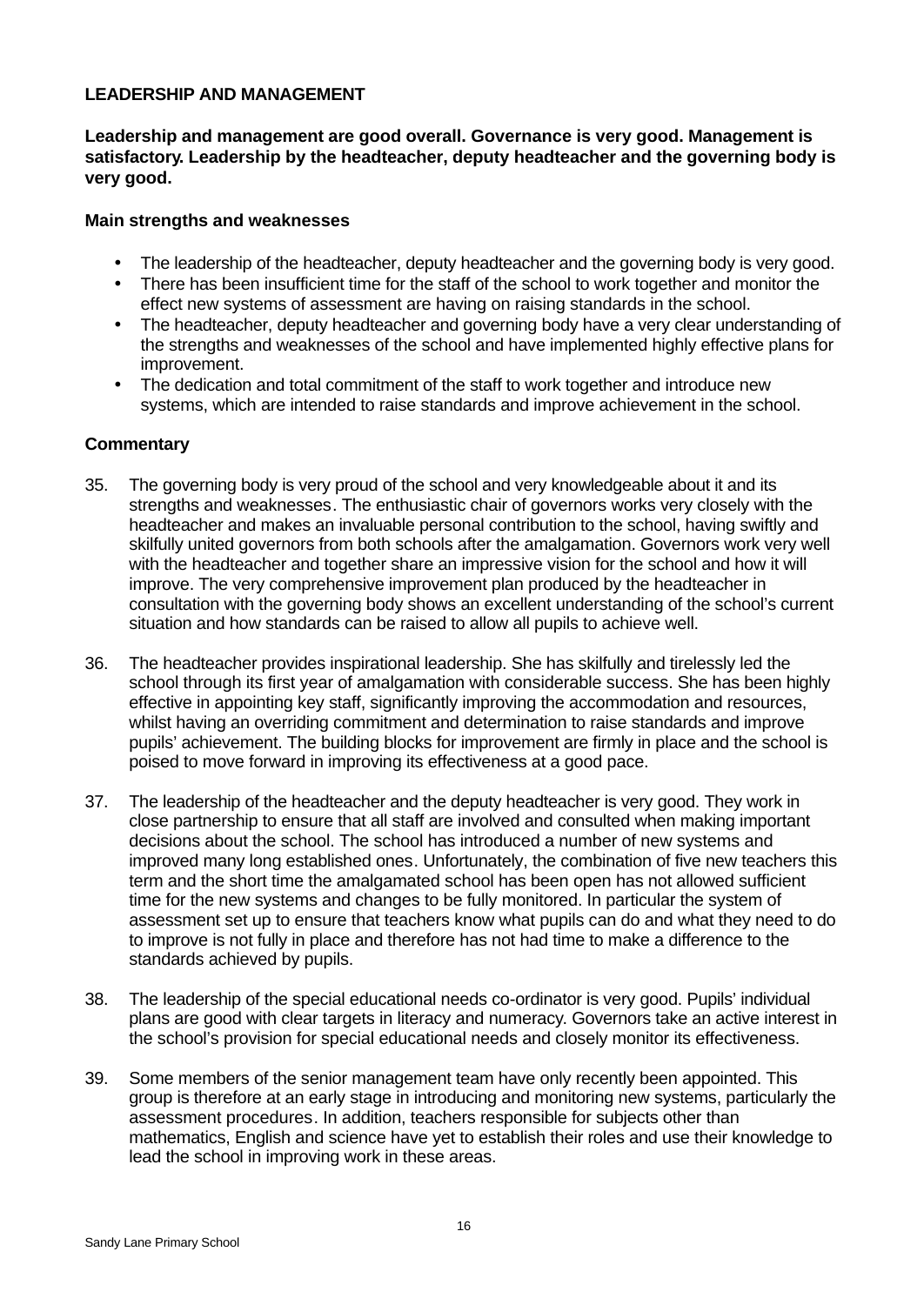# **Financial information for the year April 2002 to March 2003**

40. During this financial year the school amalgamated and the budget details below are not representative of a normal year. The financial management of the school is very good and is regularly checked by the governing body's finance committee. The governors oversee the management of resources successfully and are alert to the principles of best value in their decision making about finances.

| Income and expenditure $(E)$ |         |  | Balance (£)         |
|------------------------------|---------|--|---------------------|
| Total income                 | 600,764 |  | <b>Balance fron</b> |
| Total expenditure            | 579,540 |  | Balance cari        |
| Expenditure per pupil        | 1,416   |  |                     |

| Income and expenditure (£) |         | Balance (£)                         |        |
|----------------------------|---------|-------------------------------------|--------|
| Total income               | 600,764 | Balance from previous year          | N/A    |
| Total expenditure          | 579,540 | Balance carried forward to the next | 17,677 |
| Expenditure per pupil      | 1.416   |                                     |        |

41. The headteacher has handled the implementation of performance management well. The staff's positive approach towards using agreed targets to improve provision and raise pupils' attainment has played a good part in the drive to raise standards. The teaching and nonteaching staff value highly the way they are given every opportunity to develop professionally. With the enthusiasm and commitment of the headteacher, deputy headteacher and governors the school has moved forward rapidly in a short time. The school has good capacity to build for success in the future and provides satisfactory value for money.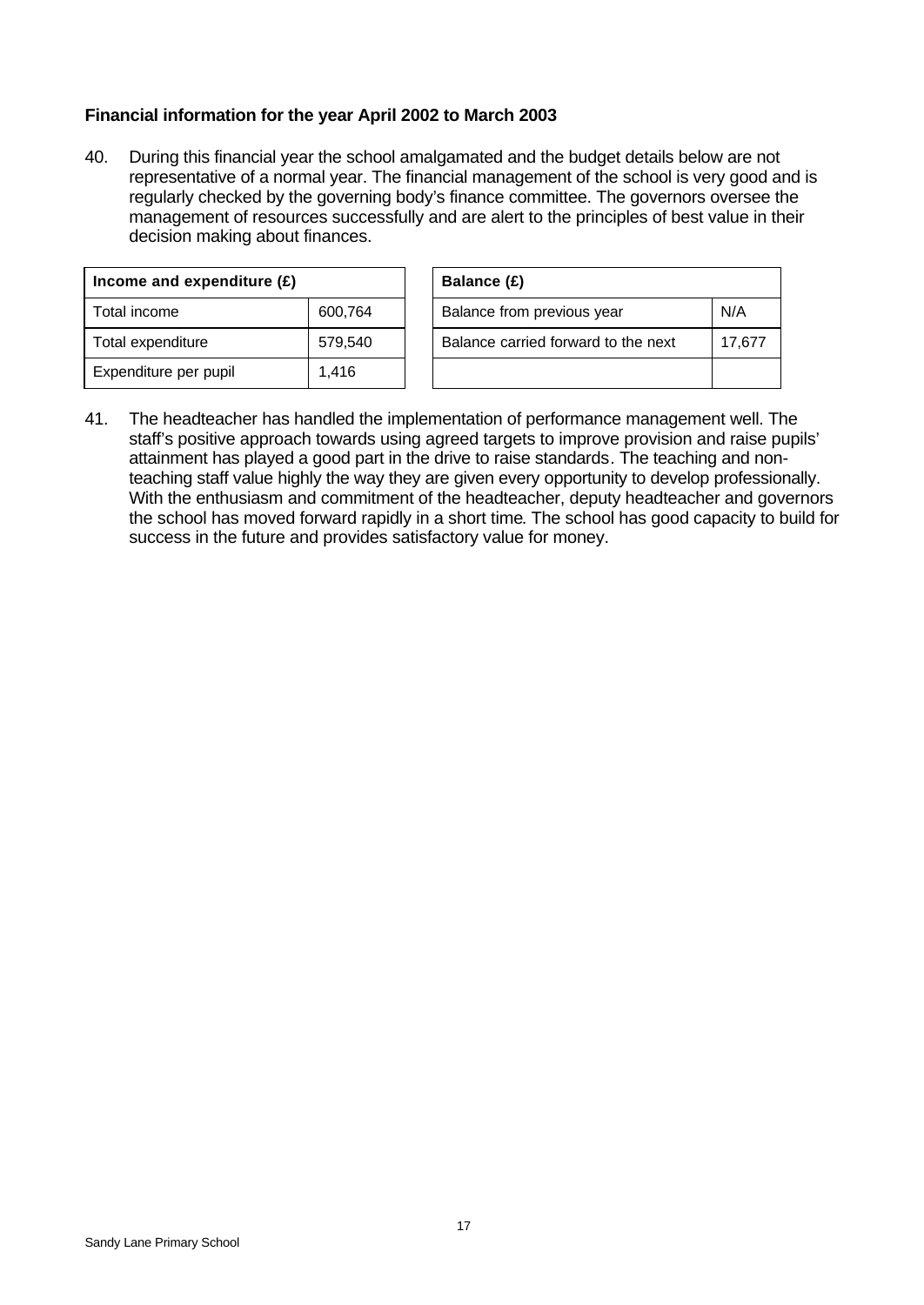# **PART C: THE QUALITY OF EDUCATION IN AREAS OF LEARNING, SUBJECTS AND COURSES**

# **AREAS OF LEARNING IN THE FOUNDATION STAGE**

## **The provision for children in the Foundation Stage is good.**

42. There are 52 children attending part-time in the nursery. On entry to the nursery children's attainment is broadly similar to that of others of their age. The school admits children into the reception classes twice a year in January and April. There were no reception classes at the time of the inspection. Children who have their fifth birthday in the autumn term will transfer to the reception class in January 2004. Good provision for children of all capabilities and backgrounds is supporting good achievement. Teaching is consistently good and the Foundation Stage co-ordinator provides good leadership. The one area for development is the way in which staff record and assess children's attainment and achievements. Staff are in the process of devising the best way to record children's achievements.

#### **PERSONAL, SOCIAL AND EMOTIONAL DEVELOPMENT**

Provision in personal, social and emotional development is **good.**

#### **Main strengths and weaknesses**

- Children achieve well because of the good teaching and the high expectations set by staff.
- Staff provide good opportunities to enhance children's development and children are in line to reach the expected goals by the time they enter Year 1.
- Good relationships have been established so that children feel confident and happy.

#### **Commentary**

43. Nursery children have settled well into school and good teaching is promoting independence and co-operation. Clear explanations for behaviour, courtesy and collaboration are calmly explained and consistently demanded. As a result children demonstrate good self-esteem and confidence. They already know the nursery routines well, settle to tasks with a minimum of fuss and behave sensibly. Children and staff clearly enjoy each other's company and the positive ethos supports all children. This is leading to good achievement in emotional development, independence and behaviour. Children are in line to reach the expected goals by the end of the Foundation Stage.

# **COMMUNICATION, LANGUAGE AND LITERACY**

Provision in communication, language and literacy is **good.**

#### **Main strengths and weaknesses**

• Staff take every opportunity to develop the children's language skills and teaching is good.

#### **Commentary**

44. Children's achievement is good as a result of good teaching and learning. Early indications are that the majority of children are on course to meet the expectations in this area of learning by the end of the Foundation Stage. Already children are making good progress because of the many opportunities they are given to talk and listen. Higher attaining children achieve well because they have been taught initial letter sounds, which they can use to write words such as 'cat'. Staff are skilled at including all children in discussions and provide sympathetic support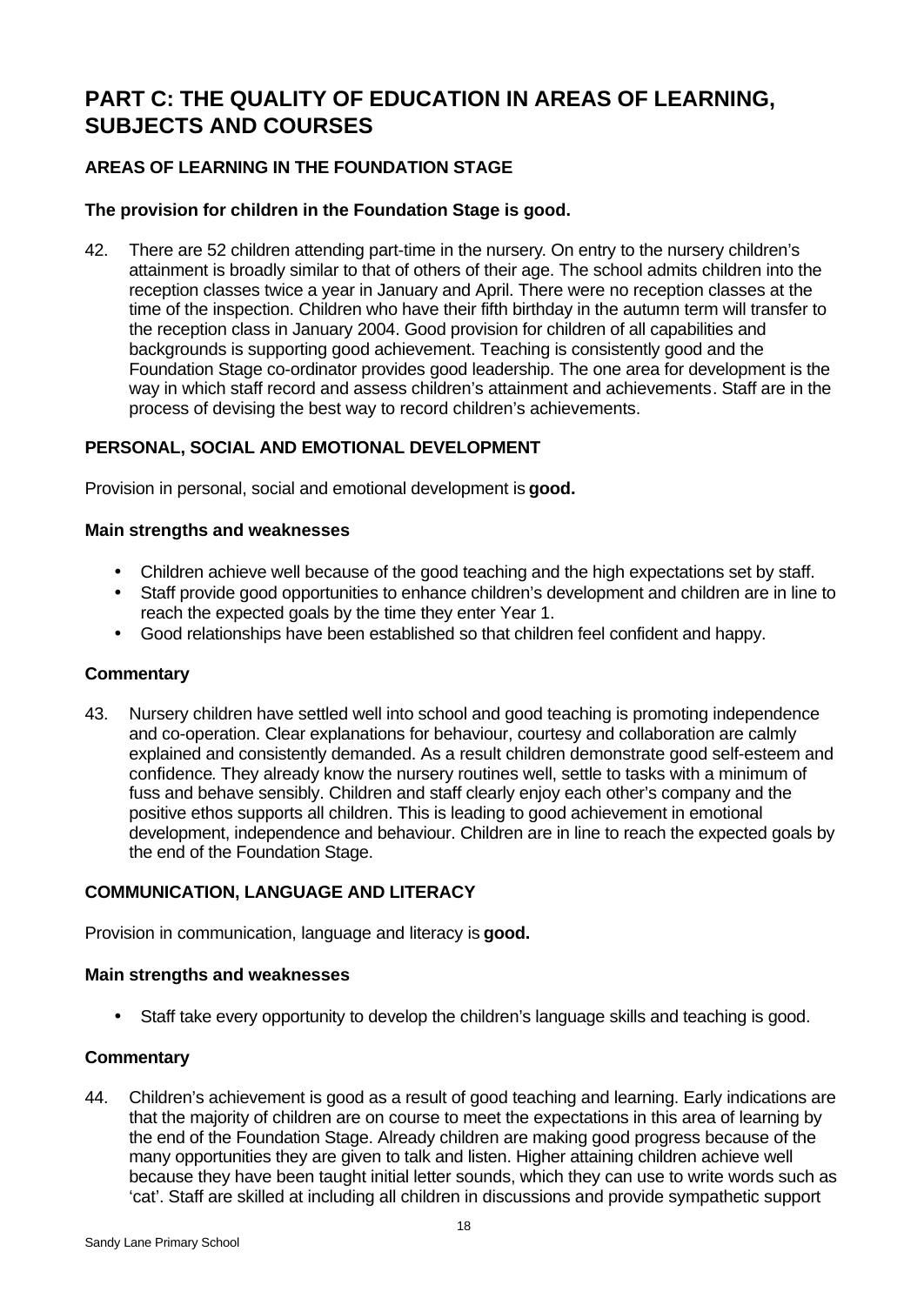for those with special educational needs. Children enjoy books and listen attentively when a story is read to them. They are beginning to write their names. The teacher provides entertaining introductions to sessions, which capture and hold the children's attention very well. She encourages all children to communicate through skilful questioning.

#### **MATHEMATICAL DEVELOPMENT**

Provision in mathematical development is **good**.

#### **Main strengths and weaknesses**

• Staff provide a wide range of activities to support learning, which ensures children achieve well.

#### **Commentary**

45. Teaching and learning are good. Staff plan a range of interesting activities to promote children's mathematical understanding. Children's mathematical development meets the expectations for their age and they are on course to reach the expected level by the time they enter Year 1. All children achieve well. They count confidently to five and higher attaining children can count beyond ten. Development of mathematical vocabulary is good as a result of the teacher taking every opportunity to reinforce words such as 'long' and 'short'. Exciting, tactile and appealing resources such as plastic worms encourage and motivate children to achieve well.

## **KNOWLEDGE AND UNDERSTANDING OF THE WORLD**

Provision in knowledge and understanding of the world is **good**.

#### **Main strengths and weaknesses**

• A good range of interesting activities is planned to stimulate children's curiosity and enhance their understanding. Staff make good use of the outdoor area to enhance the children's knowledge and understanding of the world around them.

#### **Commentary**

46. Teaching and learning are good and children achieve well. They are on course to attain the expected levels by the time they enter Year 1. A good range of interesting activities is planned to stimulate children's curiosity and enhance their understanding. For example children have planted pansies to improve the outdoor environment. Children achieve well as they are constantly encouraged to describe their experiences and observations, which means teachers can check if children understand what they are doing.

#### **PHYSICAL DEVELOPMENT**

Provision in physical development is **good**.

#### **Main strengths and weaknesses**

- Children have access to an exciting outdoor area, which means they have good opportunities to develop their physical skills.
- Staff are good role models and participate fully in physical activities, which enhances children's achievement.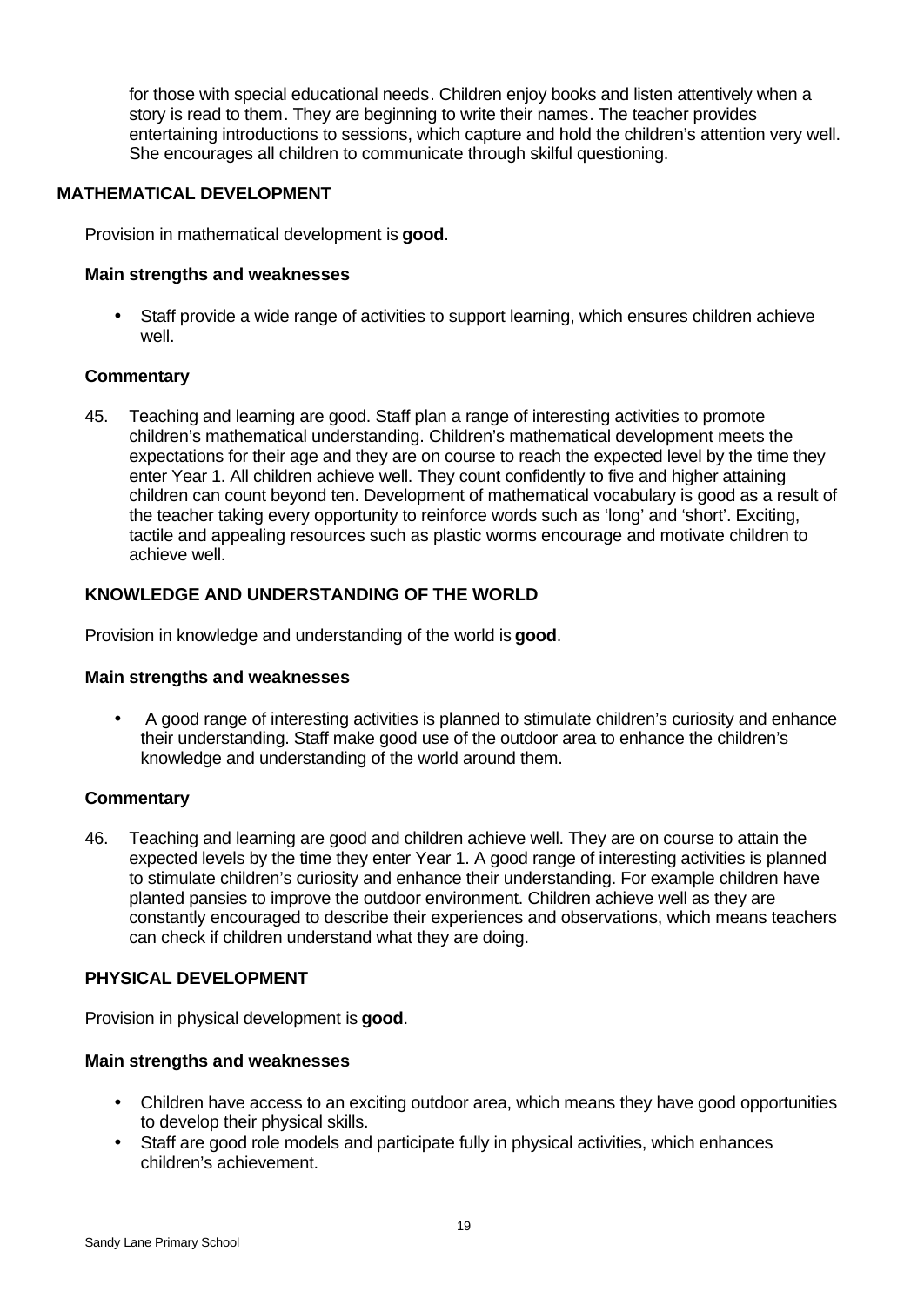# **Commentary**

47. Teaching and learning are good. Children's physical development meets expectations for their age and they are on line to meet the expected goals by the end of the reception year. They are confident and well co-ordinated as they move around the classroom and the outdoor play area. Children achieve well when climbing and balancing on the large climbing frame. They skilfully and accurately handle a large parachute. This is because staff participate enthusiastically in all physical activities and have high expectations of children's work and behaviour. Most children control equipment such as pencils and crayons carefully and accurately.

# **CREATIVE DEVELOPMENT**

Provision in creative development is **good**.

#### **Main strengths and weaknesses**

• Good opportunities are provided for children to use their imagination in art, music, role-play and stories.

#### **Commentary**

48. Teaching and learning are good and pupils achieve well. They are in line to attain the expected goals by the end of the reception year. One creative development lesson was observed during the inspection. This was a music lesson and children achieve well in singing. They confidently and tunefully sing nursery rhymes and songs together and some children sing solos clearly and enthusiastically. Teaching is lively and inspirational as the teacher has considerable enthusiasm and musical expertise, which she successfully conveys to the children. As a result children grow in confidence and sing solos unaccompanied

#### **SUBJECTS IN KEY STAGES 1 and 2**

#### **ENGLISH**

Provision in English is **satisfactory**.

#### **Main strengths and weaknesses**

- The school has a very clear action plan to improve standards in English.
- Higher attaining pupils are not challenged effectively. Pupils achieve well in developing their handwriting.
- Girls do better than boys in writing.
- The use of assessment information to raise pupils' attainment and achievement is not fully effective, as it has only recently been introduced.

- 49. In national tests in 2003, Year 2 and Year 6 pupils attained below average standards. However, in both year groups there was a high percentage of pupils with special educational needs who, although achieving well, did not reach the expected levels. In addition, almost half of the Year 6 pupils had not attended the school for the whole of their primary education. Inspection findings are that the attainment of the present Year 2 and Year 6 pupils is average in speaking, listening, reading and writing.
- 50. Speaking and listening skills are satisfactory throughout the school. Infant pupils listen carefully and follow instructions reasonably accurately. In the juniors, pupils are given good opportunities to express their thoughts and ideas and many pupils do, for example in religious education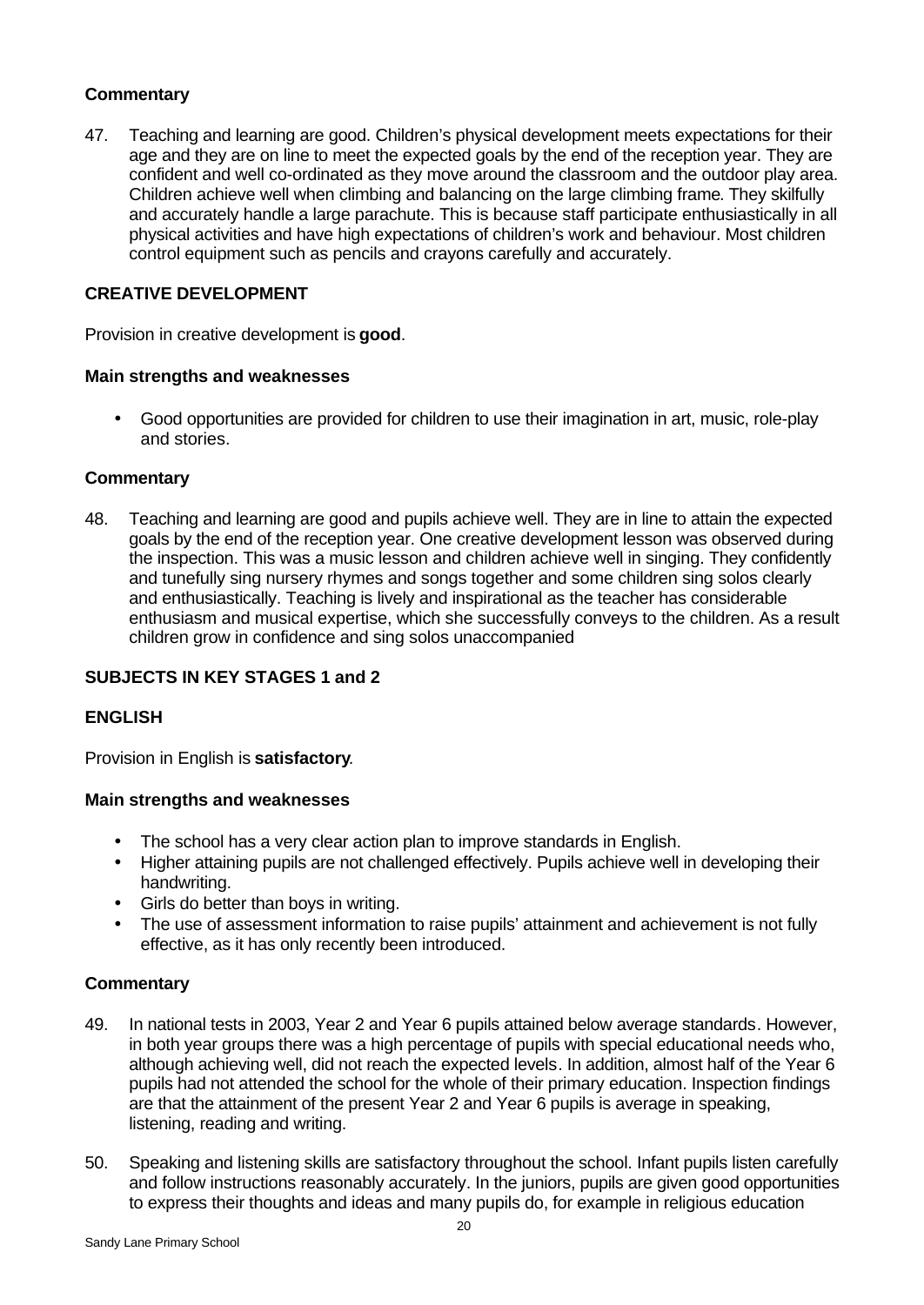lessons when they discuss what is means to be a religious leader. However, a small minority of junior pupils are not fully engaged in discussions and make no attempt to answer teachers' questions. Some teachers use questions effectively to ascertain exactly what pupils understand whilst others accept single word answers instead of demanding more.

- 51. Standards in reading are average. Year 2 pupils are enthusiastic readers, clearly understanding the difference between fiction and non-fiction texts and specific vocabulary such as 'contents' and 'glossary'. They have opportunities to read a wide range of texts, and during the inspection a higher attaining pupil maturely explained Amelia Earheart's battle to be the first woman to fly the Atlantic. Teachers' comments in reading diaries do not tell pupils how they can improve their reading skills, which restricts achievement.
- 52. Year 6 pupils attain average standards in reading. Year 6 higher attaining pupils read with fluency and expression and understand how to summarise texts. Average ability and lower attaining pupils require support to summarise texts and have limited knowledge and interest in non-fiction texts.
- 53. Writing standards are average at the end of Years 2 and 6, but girls achieve better than boys. The school has correctly identified boys' writing as a key area for development. Work sampling from the current Year 2, 4 and 6 pupils indicates that writing skills are improving and teachers are using the National Literacy Strategy effectively to develop these. There is scope to challenge higher attaining pupils to achieve more in their writing.
- 54. Pupils with special educational needs achieve well when they are taught by the special educational needs teacher and the co-ordinator. They make very good progress in identifying and collecting 'exciting' words such as 'tingling', 'glittering' and 'crunching' to use in a poem.
- 55. Infant and junior teachers successfully challenge pupils to achieve more and to try harder when two 'writers of the week' are selected and their work beautifully displayed on the wall. This celebration values pupils' achievements and demonstrates the importance of writing. The school places a strong and successful emphasis on developing pupils' handwriting. There are insufficient opportunities for pupils to word-process their writing.
- 56. The quality of teaching varies throughout the year groups ranging from satisfactory to good and is satisfactory overall. When teaching is good, teachers clearly tell pupils what they are to learn, teach with enthusiasm and enjoyment and have high expectations, which results in pupils achieving well. Teachers are good at planning what to teach and clearly plan the learning that pupils must achieve by the end of the lesson. However, not all teachers assess pupils' learning, set targets and share these clearly with all pupils. Learning is generally satisfactory, although there is a minority of pupils who do not show enthusiasm for writing and find it difficult to settle quickly to work.
- 57. The school is fully aware of the shortcomings in English and the co-ordinator, who provides satisfactory leadership, has a very clear action plan to improve the quality of teaching and raise standards of attainment and achievement.

#### **Language and literacy across the curriculum**

58. There are satisfactory opportunities for pupils to use their literacy skills in other subjects. Scrutiny from last year revealed that some teachers overused worksheets in subjects such as history and geography, which restricts pupils' achievement in recording events in their own words. However, teachers are currently working very hard to ensure that pupils use their language skills in other subjects. For instance, a Year 4 pupil has written an impressive extract from Queen Victoria's diary as part of the class study of Victorians.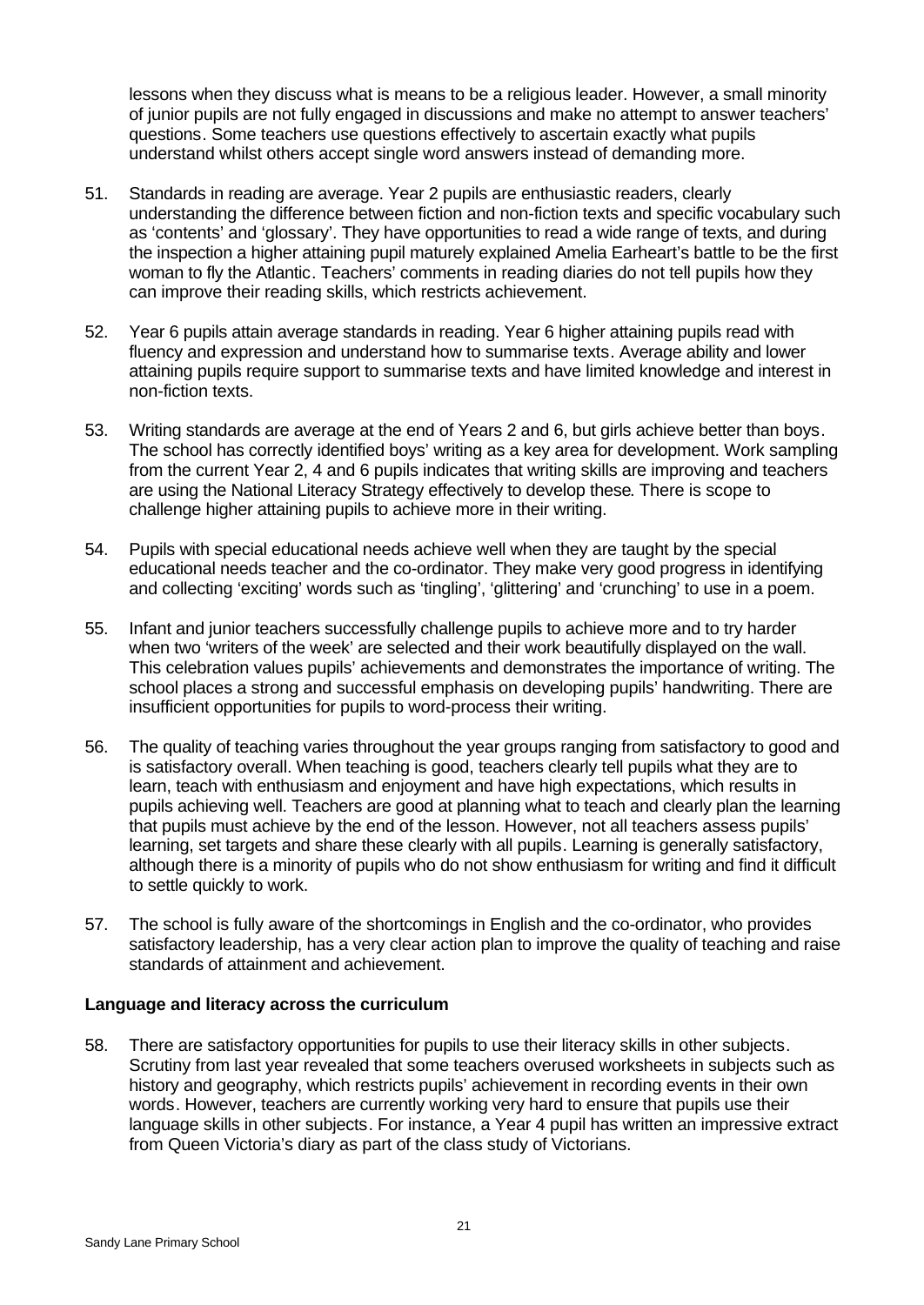## **MATHEMATICS**

Provision for mathematics is **satisfactory**.

#### **Main strengths and weaknesses**

- The provision for pupils with special educational needs is very good.
- The use of information and communication technology is underdeveloped.
- Higher attaining pupils do not always make sufficient progress in lessons when work is not demanding enough.

#### **Commentary**

- 59. The headteacher has implemented many changes to raise attainment and achievement. These include the appointment of a new co-ordinator, rigorous monitoring of teachers' planning, teaching and learning, and a series of planned in-service training courses for all staff. Some of these changes have not yet had time to have an impact because of staff changes. The mathematics co-ordinator, for example, only joined the school this term. Standards attained by the current Year 2 and Year 6 pupils are average and show an improvement on the 2003 national test results. .
- 60. The quality of teaching is satisfactory overall and there are some occasions when teaching is very good. This is characterised by clear objectives, a crisp pace and a strong sense of purpose. Teachers manage behaviour well in lessons, for example using strategies that do not interrupt the flow of the lesson. The quality of pupils' learning varies from satisfactory to very good. Where learning is only satisfactory, it is due to low expectations and work that is not challenging enough.
- 61. Pupils' achievement in mathematics is satisfactory. In Years 5 and 6, pupils are set for mathematics by their ability and this practice is beginning to have a positive impact on the rate of pupils' progress. In some lessons the quality of teaching is not sufficiently motivating so a minority of pupils are not eager to learn, which restricts their achievement. The more able pupils are not achieving their potential because teachers' expectations are not high enough.
- 62. Pupils with special educational needs achieve well. Teachers and their assistants make good use of pupils' individual education plans, paying due attention to numeracy targets. Pupils try hard in lessons because teachers give them a lot of attention and they receive good quality support from teachers' assistants.
- 63. Pupils are not yet being given opportunities to use information and communication in mathematics lessons but they like watching their teachers using interactive whiteboards, for example, in learning about equivalent fractions. The co-ordinator is very new to his post and provides satisfactory leadership. He is passionate about mathematics and is determined to raise standards.

#### **Mathematics across the curriculum**

64. Although pupils use mathematics skills in other subjects such as design and technology, teachers do not plan this systematically. As a result, pupils are limited in their understanding of how different subjects link together and how mathematics can contribute.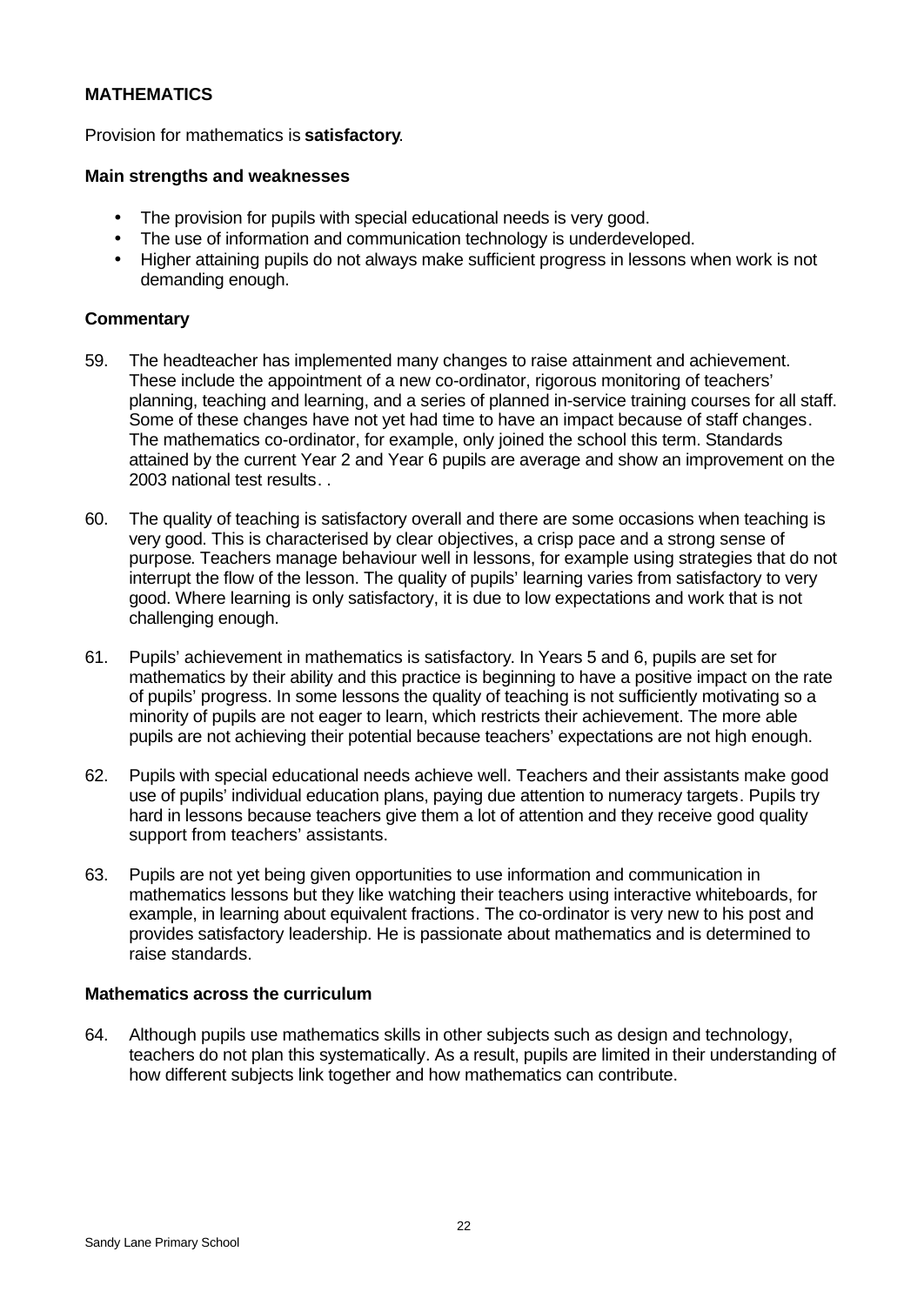### **SCIENCE**

Provision in science is **satisfactory**.

#### **Main strengths and weaknesses**

- Detailed lesson planning that is well matched to the needs of lower attaining pupils but insufficient planning and attention is paid to the higher attaining pupils.
- Too little use is made of information and communication technology in science.

#### **Commentary**

- 65. Standards attained by the current Year 2 and Year 6 pupils are average. The majority of pupils are working at the expected level for their age. However, there is a minority of pupils in each class who could achieve higher levels of attainment. No significant difference was noted between the attainment of boys and girls, and pupils with special educational needs achieve well in relation to their prior test results.
- 66. The quality of teaching is satisfactory and this ensures that pupils learn soundly. Teachers in all years have adopted the approach of teaching science through practical and investigative activities, which have a clear focus in teachers' detailed planning. As a result pupils are developing a secure understanding of living things, materials, light and sound. They are learning to use their knowledge to predict what might happen and to explain why things occur.
- 67. Whilst teachers plan work for different ability groups, there is insufficient provision made or attention paid to the higher attaining pupils who are capable of achieving more in science lessons. A strong feature of the teaching is the way teaching assistants help keep pupils with special educational needs motivated and interested by asking pertinent questions to make them think.
- 68. Teachers work hard to ensure that the correct scientific vocabulary is used in lessons and that pupils understand specific terminology. In the completed work and lessons observed there were insufficient opportunities for pupils to use information and communication technology to support learning in science, including missed opportunities for research, handling data and recording findings.
- 69. The management of the subject is satisfactory. The co-ordinator has only been at the school for a few weeks so has had very little time to monitor teaching and learning. He has devised a clear, detailed action plan for future improvements, which is based on the detailed analysis of standards, teaching and learning provided by the headteacher.

#### **INFORMATION AND COMMUNICATION TECHNOLOGY**

Provision in information and communication technology (ICT) is **satisfactory**

#### **Main strengths and weaknesses**

- The co-ordinator has considerable expertise and is determined to raise standards.
- The use of ICT to support pupils' learning across other subjects is underdeveloped.
- Pupils have satisfactory word processing skills.
- The expertise and confidence of staff in managing new technology is variable.

#### **Commentary**

70. The school has heavily invested recently in improving the provision of computers and other hardware since the amalgamation. For example, every classroom has at least two computers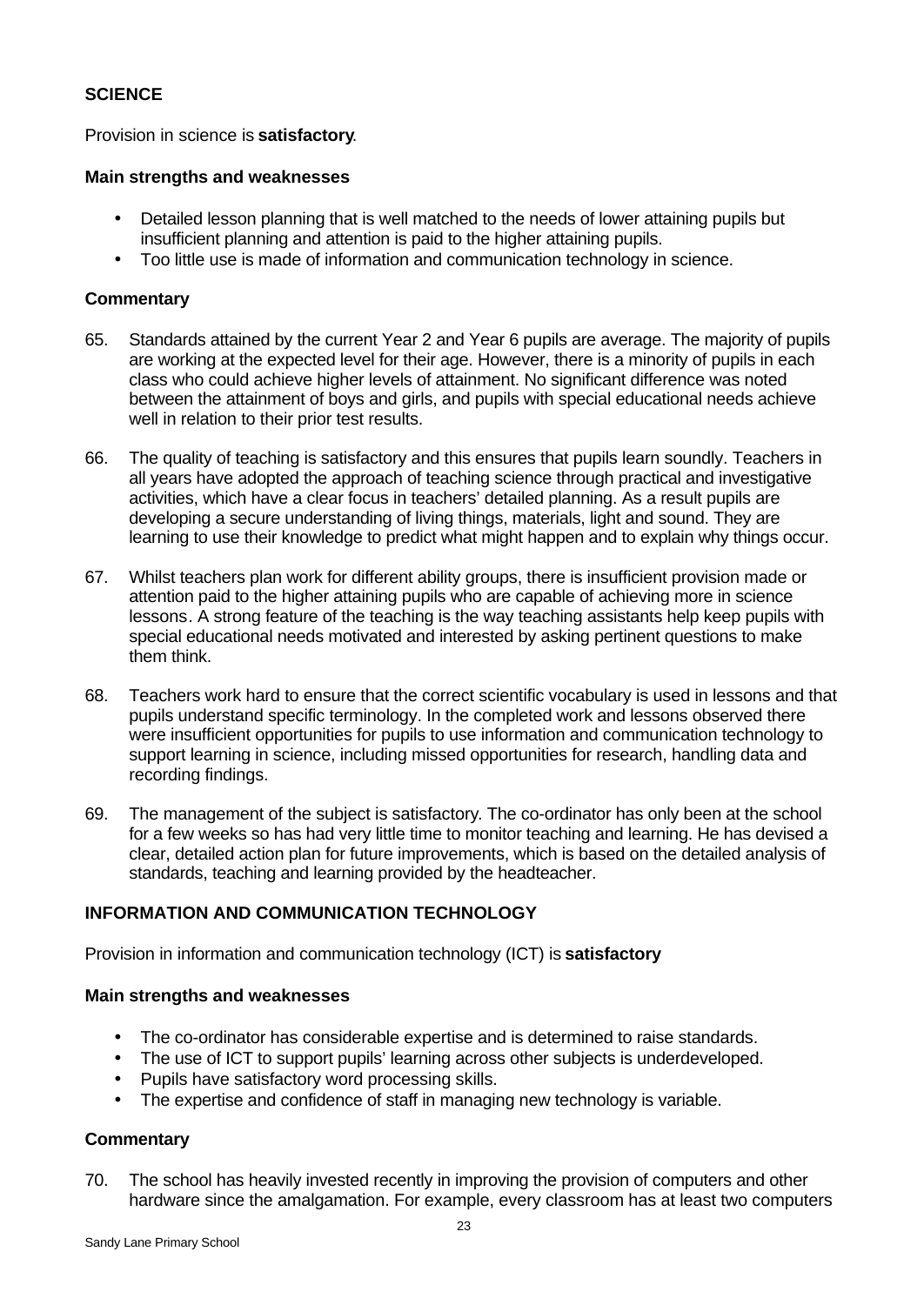and all of the Years 5 and 6 classes have an interactive whiteboard. On some occasions the interactive whiteboards are unreliable and their failure to operate disrupts teaching and learning.

- 71. Standards are not high enough across the school, because pupils do not have enough opportunities to practise, consolidate and extend their skills, knowledge and understanding. Teachers organise whole-class lessons regularly to introduce a new skill to all the class. For example, pupils are shown how to highlight text using the keyboard, and to insert letters or move text using the mouse. Teachers use correct vocabulary such as 'click and drag' and most demonstrations are confident. However, the use and management of the hardware varies depending on the teacher's level of expertise. They are doing as well as they can at present, given the constraints of some of the resources at their disposal. In-service training is planned to improve teachers' skills and confidence, and to help them manage the resources to greater effect.
- 72. Pupils enjoy using computers and have positive attitudes towards information and communication technology. They behave well when sharing a computer keyboard and take turns sensibly. In some lessons their concentration wanes when they cannot see the computer screen properly because it is too far away from them, or when explanations are occasionally too long. Pupils' skills in word processing are satisfactory, but their attainment in other areas of the curriculum is not secure because they have had fewer opportunities to use resources regularly enough.
- 73. The curriculum in information and communication technology is satisfactory. The school has concentrated on developing word processing skills and now intends to do more on other aspects of the curriculum, such as control technology. However, pupils in Year 6 are confident in using the Internet and enjoy reading the school's website. The co-ordinator, who provides satisfactory leadership, is enthusiastic and has considerable expertise. She has already taken steps to improve teachers' planning.

#### **Information and communication technology across the curriculum**

74. The use of information and communication technology is not threaded through other subjects of the curriculum such as science and mathematics, although the use of word-processing is beginning to enhance some work in English.

#### **HUMANITIES**

The inspection concentrated on religious education, where seven lessons were observed. In history discussions with pupils and their work from last year forms the basis of judgments. Geography was not a focus for this inspection.

#### **Religious education**

Provision in religious education is **satisfactory**

#### **Main strengths and weaknesses**

- Year 4 and Year 6 teachers ensure that pupils use their literacy skills well in religious education lessons.
- Limited use is made of ICT to support work in religious education.
- There is no monitoring of teaching and learning by the co-ordinator.
- Resources are good.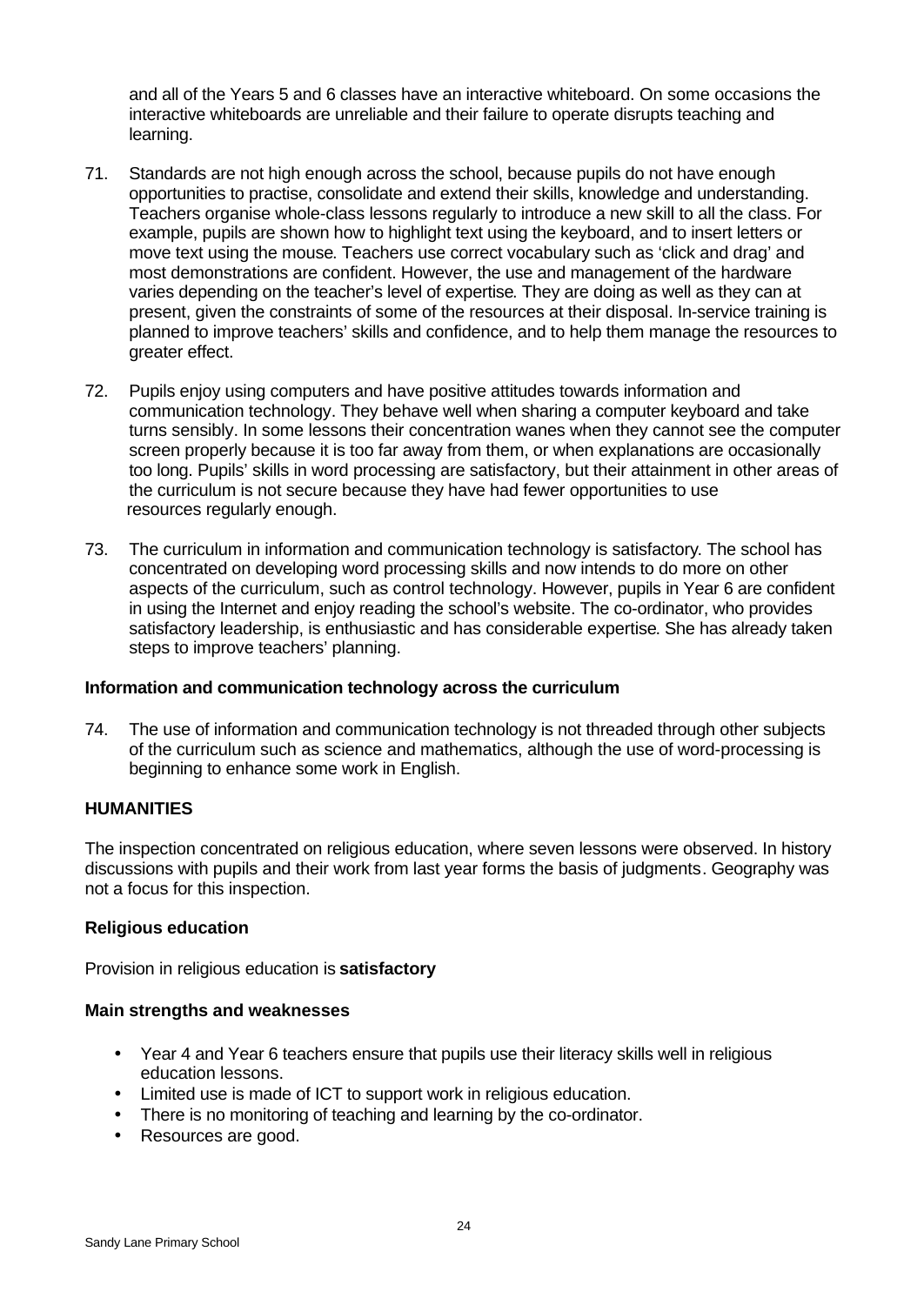## **Commentary**

- 75. Standards in religious education are in line with those expected at ages seven and eleven. Infant pupils achieve satisfactorily and learn about the life of Jesus and the festivals of Easter and Christmas. By Year 6, most pupils achieve the expected standards. They have a secure knowledge of a range of religions and begin to recognise similarities and differences. The analysis of work confirms the judgement that standards meet the expectations of the locally agreed syllabus.
- 76. Teaching and learning is satisfactory. Teachers have a secure knowledge of the subject, which ensures that pupils have a clear understanding of different world religions and the need to respect others' beliefs. Pupils' work is well presented and the quality of handwriting is good. In Years 4 and 6 teachers are particularly skilled at using pupils' literacy skills in religious education lessons. Lessons are planned carefully, interesting resources are used and teaching assistants provide good support. The use of information and communication technology to support pupils' learning is underdeveloped. Resources are good as the school has purchased a number of interesting artefacts.
- 77. The co-ordinator provides satisfactory leadership and is beginning to identify priorities for development by auditing the quality of provision; she has usefully started by checking on the effectiveness of teachers' planning. As yet she has not had the opportunity to look at teaching and learning in other classes.

## **History**

Provision in history is **satisfactory**.

#### **Main strengths and weaknesses**

• Work provided in history is not always matched to pupils' different abilities and too many worksheets are used in some classes.

#### **Commentary**

78. No lessons were observed but judgements are based on analysis of pupils' work from last year and discussions with pupils. Years 1 and 2 pupils' attainment and achievement is satisfactory. Infant pupils have studied life in Victorian times and have learnt about Florence Nightingale and Mary Secole. Junior pupils display satisfactory attainment and achievement in learning about the Romans, ships and seafarers and the Aztecs. No work was available from last year's Year 6 so no judgment can be made regarding attainment and achievement at the age of eleven.

#### **CREATIVE, AESTHETIC, PRACTICAL AND PHYSICAL SUBJECTS**

The inspection did not focus on art and design, design and technology or physical education. However, evidence was gathered from observing music in six lessons.

#### **Music**

Provision in music is **satisfactory** in listening, playing and performing, but provision in singing is **good.**

#### **Main strengths and weaknesses**

• The quality of singing in assemblies and in the choir is good.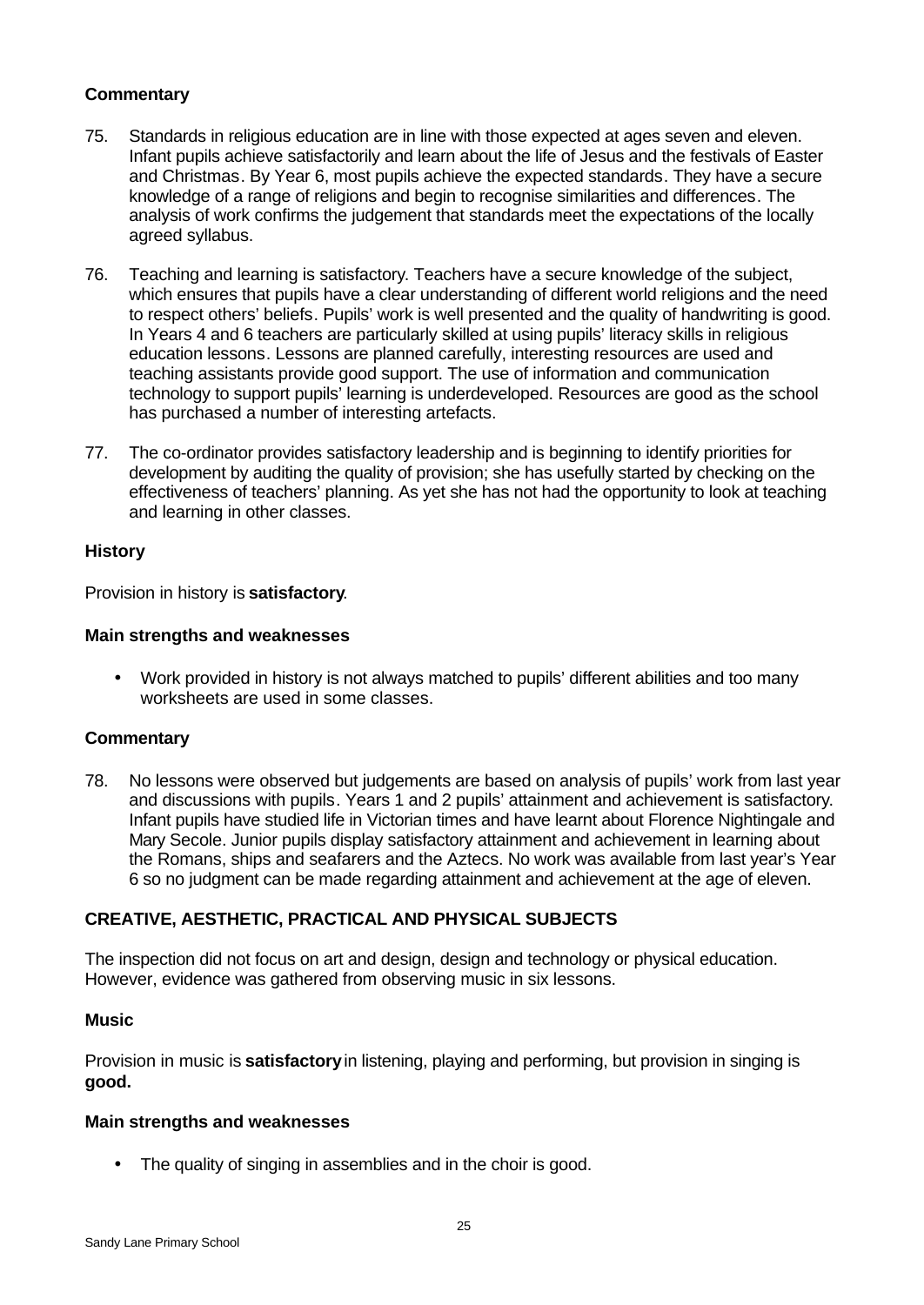- There are very good opportunities to enrich pupils' experience in music through extracurricular activities such as the choir and for those pupils who take part in instrumental lessons.
- Teaching by the music specialists is good but some teachers lack confidence in teaching music to their classes.
- Opportunities to enrich pupils' spiritual and cultural development are sometimes missed on occasions when music could be played from other times and cultures, such as in assemblies.
- Some pupils do not handle musical instruments with enough care.

#### **Commentary**

- 79. Standards in music across the school are in line with national expectations in listening, playing and composing, but in singing standards are above national expectations. This is due to good teaching by some teachers who have very good knowledge of the subject and who confidently communicate their enthusiasm for music through singing. Pupils' achievement is satisfactory overall but it is good in singing.
- 80. The quality of teaching is good in singing lessons and in lessons taken by the specialist music teacher but some class teachers lack the confidence to teach all aspects of the curriculum effectively. When teaching is unsatisfactory it is due to a lack of confidence in teaching music, which means that teachers cannot readily move pupils' progress along quickly enough. Most teaching is good, with some very good features, such as a strong sense of purpose securely rooted in confidence. The quality of peripatetic teaching is very good because teachers have very good expertise, use assessment promptly and move pupils' learning forward purposefully.
- 81. Pupils have good attitudes towards singing. In assemblies they sing strongly but tunefully, with crisp rhythms and clear enunciation. They sing expressively with sincerity and understanding. Some pupils' attitudes are less positive when exploring the sounds that instruments make, producing a noise rather than a sound by handling instruments carelessly. Some good opportunities to develop pupils' listening skills are provided, such as in assemblies when pupils listen carefully to music such as *The Sorcerer's Apprentice* and accurately identify the sound of a bassoon. However, these opportunities are not available frequently enough and do not contribute sufficiently to pupils' understanding of music from other times and other cultures.
- 82. The curriculum is considerably enhanced by a good range of activities such as the school choir and listening to visiting musicians, for example a woodwind quartet. Very good opportunities are provided regularly when the school takes part in local festivals in combined performances of very good quality musicals such as *Yanamamo*.

# **PERSONAL, SOCIAL AND HEALTH EDUCATION AND CITIZENSHIP**

Provision for personal, social and health education is **good.** Provision for citizenship is **satisfactory.**

#### **Main strengths and weaknesses**

- The school is a harmonious community in which all pupils are given equal status and show tolerance and respect for one another.
- There are regular personal, social and health education lessons in all classes.

#### **Commentary**

83. Personal, social and health education is well provided for in weekly lessons in all classes. Pupils' attainment is average. These lessons are planned well so that pupils can express their thoughts and feelings. The school is a racially harmonious community in which all pupils are given equal status. This does not come about by chance but because of the good role models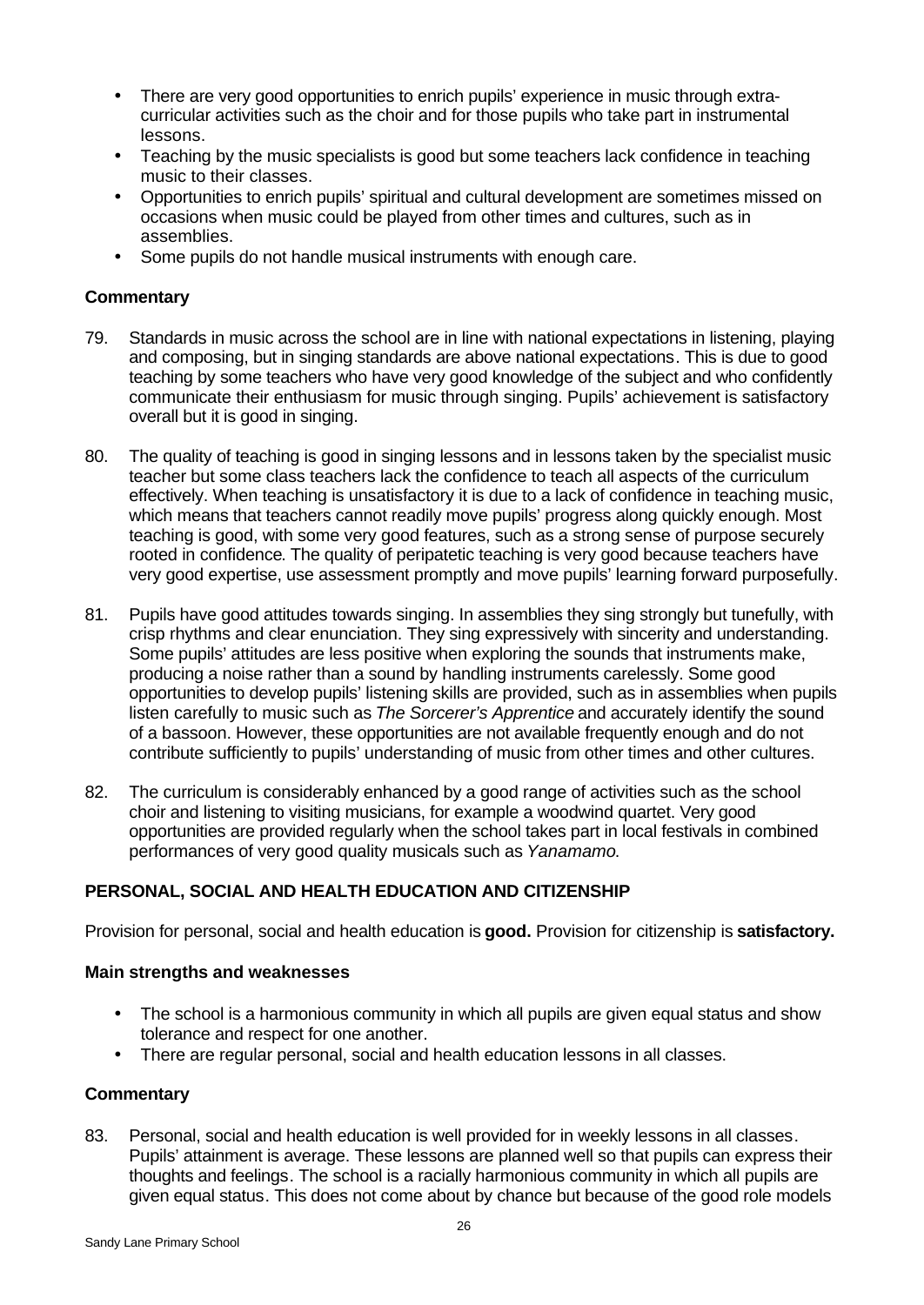provided by all staff. The headteacher and deputy headteacher's leadership in improving the relationships and behaviour in school can be seen to have a good impact on the way in which pupils relate to one another, show tolerance and respect for views different from their own.

84. The school provides satisfactory opportunities for pupils to develop their knowledge and understanding of growing up in a community as responsible citizens. They are given good opportunities to discuss their feelings and to consider those communities in the world that are in need, for example African families who have no gardens in which to grow their own vegetables. They take part in several charitable causes during the school year and the school choir shows its respect and care for senior citizens in its annual carol-singing visit to a local residential home for the elderly.